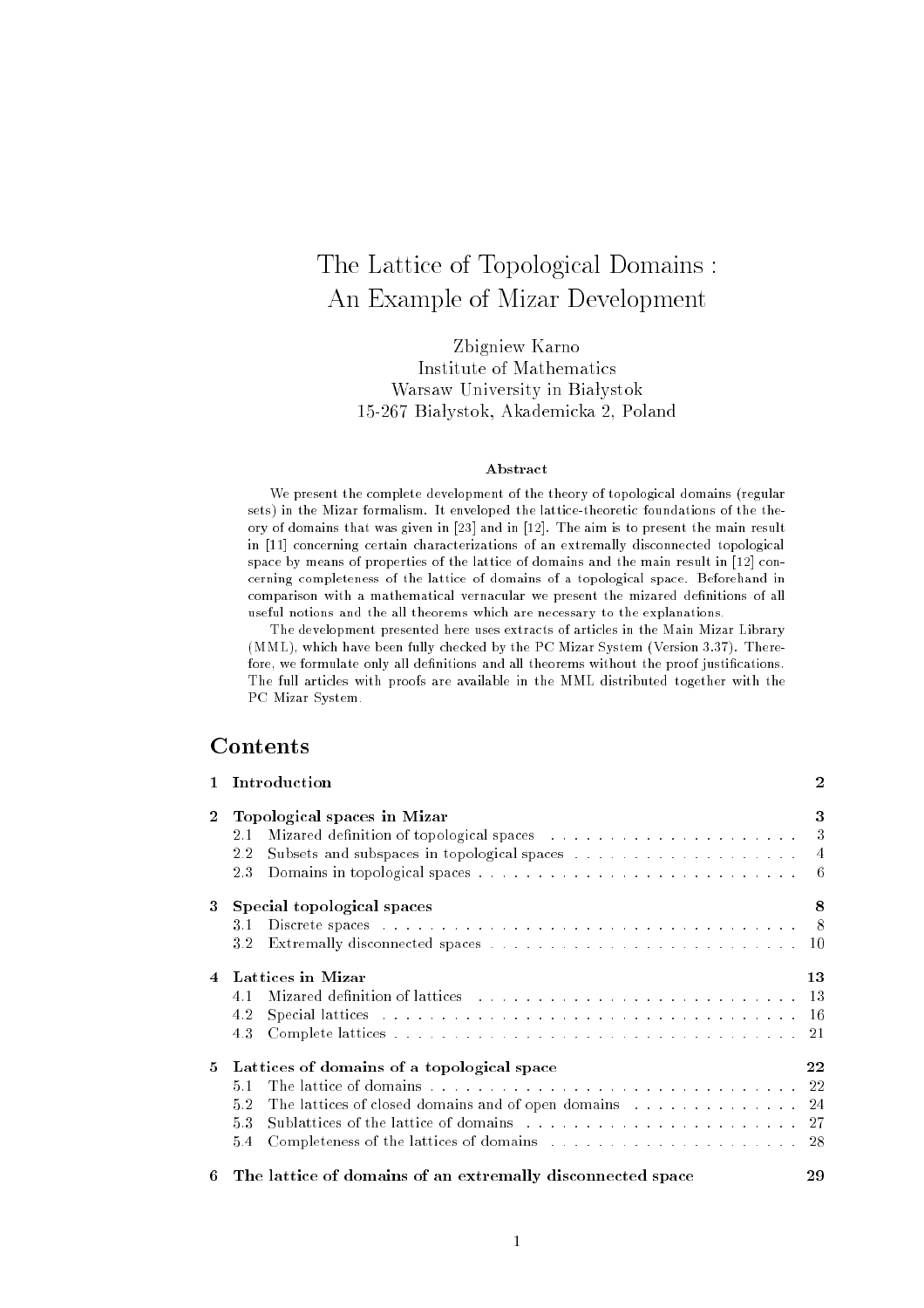# 1 Introduction

The purpose of this paper is to give the complete development of the theory of topological domains in the Mizar formalism. It should be noted that our approach has lattice-theoretic foundations. Therefore, we first present necessary parts of the theory of topological spaces ([6], [7]) and the theory of lattices ([24], [1]) which are available in the Main Mizar Library (MML). We next present the main result in [11] on certain characterizations of an extremally disconnected topological space by means of properties of the lattice of domains and the main result in [12] on completeness of the lattice of domains of a topological space. Because recently the library evolves quite fast, it should be mentioned, that it is the stage of the MML that fits the 3.37 version of the PC Mizar System.

The theory of closed and of open domains has been introduced by Kuratowski [15] in connection with the closure and the interior operations in topological spaces and by Stone [19] in connections with the theory of Boolean algebras. Subsequently, it has been extensively investigated by several authors (see e.g. Birkhoff [2], Tarski [21], MacNeille [17]).

Let us recall the concepts of closed and of open domains. Let  $X$  be a topological space and let  $A$  be a subset of  $X$ .  $A$  is said to be a *closed domain* (or *regularly closed set*) if  $A = \overline{\text{Int }A}$ , and A is said to be an *open domain* (or *regularly open set*) if  $A = \text{Int }A$  (see e.g. [15], [13]). In the family of all closed domains in X let us define two binary operations  $\vee$ and  $\wedge$  in the following way :  $A \vee B = A \cup B$  and  $A \wedge B = \text{Int} (A \cap B)$ , where A and B are arbitrary closed domains. Similarly, in the family of all open domains in  $X$  let us define two binary operations  $\vee$  and  $\wedge$  in the following way :  $A \vee B = \text{Int } \overline{A \cup B}$  and  $A \wedge B = A \cap B$ , where A and B are arbitrary open domains. It is well known (see e.g. [2], [16]) that for a given topological space all its closed domains with operations  $\vee$  and  $\wedge$  defined above form a complete Boolean lattice, and similarly all its open domains with analogous operations  $\vee$ and  $\wedge$  form a complete Boolean lattice, too.

A simple generalization of the notions of closed and of open domains is the following one : A is said to be a *domain* (or a regular set) in X provided  $\text{Int } \overline{A} \subset A \subset \overline{\text{Int } A}$  (see [7] and compare  $[10]$  where a domain is called a *condensed set*). Of course, any closed domain is a domain and any open domain is a domain, too.

In [23] and [12] certain connections between these concepts of domains have been introduced and studied. In particular, in the family of all domains of a given topological space  $X$  two binary operations  $\vee$  and  $\wedge$  have been defined. They are defined as follows :  $A \vee B = \text{Int } \overline{A \cup B} \cup (A \cup B)$  and  $A \wedge B = \text{Int } (A \cap \overline{B}) \cap (A \cap B)$ , where A and B are arbitrary domains in X. In [23] it has been proved that all domains of a given topological space with the operations  $\vee$  and  $\wedge$  defined above form a complemented lattice. In the same paper it has been shown that both the lattice of open domains and the lattice of closed domains are sublattices of the lattice of all domains. In [12] it has been proved an extension of an analogous theorem for the lattices of closed and of open domains; namely that the lattice of all domains of a given topological space is complete.

In [11] a condition whether the lattice of all domains of a given topological space is Boolean has been formulated. To present that one we first recall a definition of a class of topological spaces which is important here. A topological space X is called *extremally* disconnected if for every open subset A of X the closure  $\overline{A}$  is open in X [20] (comp. [14], [8]). In [11] the following characterization has been obtained. The lattice of all domains of a topological space X is modular if and only if X is extremally disconnected. Moreover, for every extremally disconnected space the lattice of all its domains coincide with both the lattice of all its closed domains and the lattice of all its open domains. Using these facts the following characterization of extremally disconnected spaces generalizing the previous one has been obtained. Namely, the lattice of all domains of a topological space X is Boolean if and only if  $X$  is extremally disconnected. The aim here is to present of these results using the Mizar formalism.

The paper is written for people who are a little more familiar with the Mizar language; hence, a casual reader may have to refer first to some of the cited paper e.g.  $[22]$ ,  $[3]$ .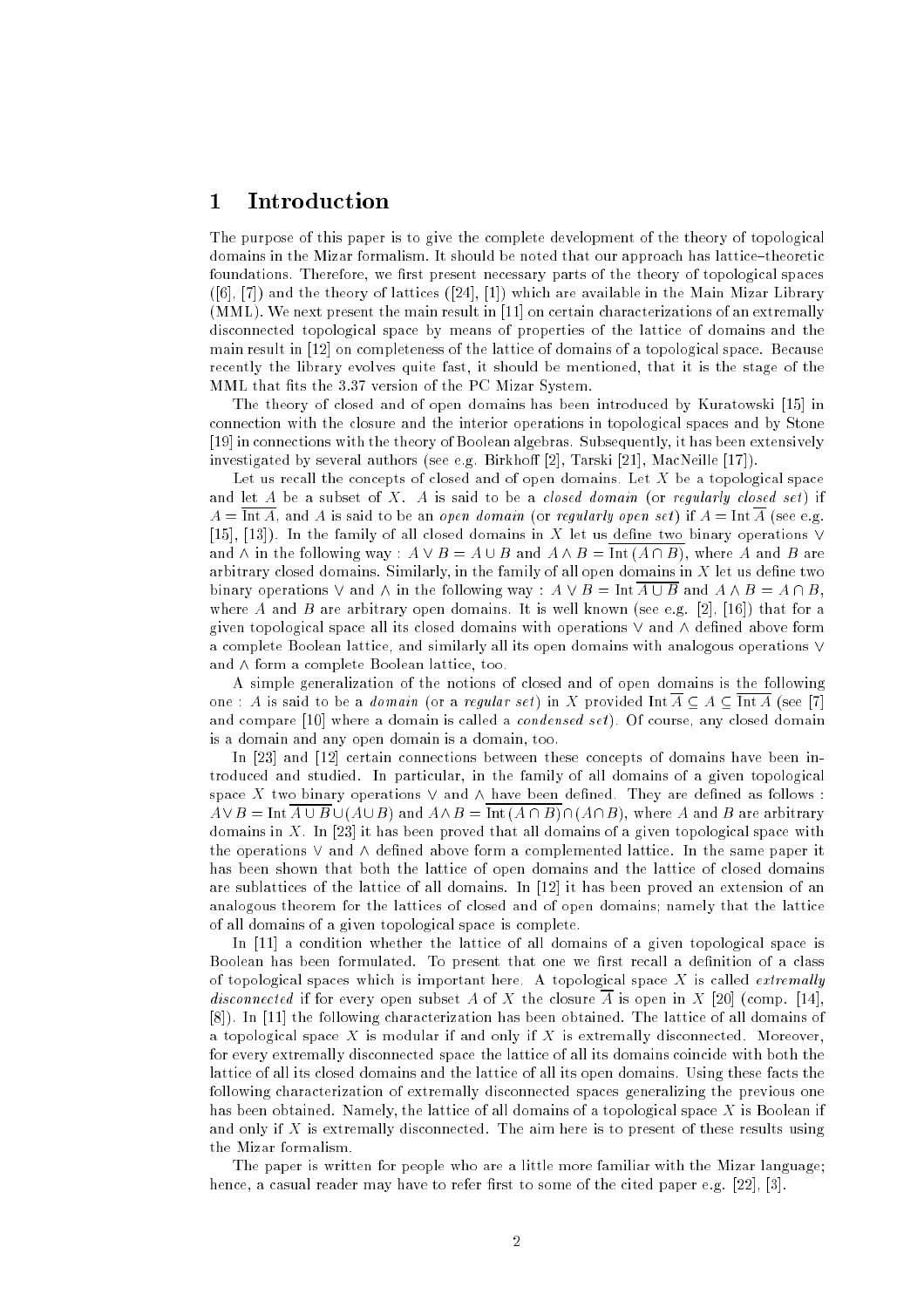# 2 Topological spaces in Mizar

In this section we present all necessary facts on topological spaces formulated in the Mizar formalism. To the explanation we use extracts of the articles [6] and [7], which are available in the MML.

#### 2.1Mizared denition of topological spaces

We mean by a topological space (see [13] and comp. [8]) a pair  $(X, \mathcal{T})$  consisting of a set X and a family  $T$  of subsets of  $X$  satisfying the following conditions :

(1)  $X \in \mathcal{T}$ ;

(2) if  $U_1 \in \mathcal{T}$  and  $U_2 \in \mathcal{T}$ , then  $U_1 \cap U_2 \in \mathcal{T}$ ;

(3) if U is a subfamily of T, then  $\vert \, \vert \, \mathcal{U} \in \mathcal{T}$ .

The set X is called a *space* and the family T is called the *topology* of X. The elements of X are called *points* of the space, and the subsets of X are called *subsets* of the space. A subset of the space X belonging to  $T$  is called *open* and its complement is called *closed*.

In Mizar the definition of a topological space is somewhat different than this one given above and has been done in three succeeding steps. It has been defined first a two fields structure mode called TopStruct, which has as a prefix the structure mode 1-sorted. It looks as follows (see [6]).

```
struct(1-sorted) TopStruct (# carrier -> non-empty set,
```
topology  $\rightarrow$  Subset-Family of the carrier #);

In the structure definition there occur two symbols of selectors : carrier and topology. The symbol carrier corresponds to the first field of this structure and the symbol topology corresponds to the second one. Thus the carrier and the topology are field terms and the first one has the type non-empty set and the second one has the type Subset-Family of the carrier. Observe that the field term the carrier there occurs in the pattern of that structure mode. Now if X has a type which widens to the type TopStruct, then the carrier of  $X$  and the topology of  $X$  are selector terms and the first one has the type non-empty set and the second one has the type Subset-Family of the carrier of X.

In the next step, we can define for every structure of a type which widens to the type TopStruct the attribute TopSpace-like, using the Clustered Attribute Definition. Every such attributed structure must satisfied all of the conditions  $(1)$ ,  $(2)$  and  $(3)$  given above. It has been done in the following way (comp. [6]).

```
definition mode TopSpace-like -> TopStruct means :: PRE TOPC:def 1
 the carrier of it \in the topology of it &
   (for F being Subset-Family of the carrier of it st
   F \subseteq the topology of it holds
    union F \in the topology of it) &
   (for A,B being Subset of the carrier of it st
   A \in the topology of it & B \in the topology of it holds
     A \cap B \in \text{the topology of it};end;
```
In a correctness condition to this definition the existence of a structure of the type TopSpace-like TopStruct has been justified. In effect this definition produces an existential cluster, which ensures that the class of all structures of the type TopSpace-like TopStruct is nonempty. Now, every structure of a type which widens to the type TopSpace -like TopStruct is a structure satisfying all of the conditions given in the definition of a topological space. So, in the last step we can define the notion of a topological space as the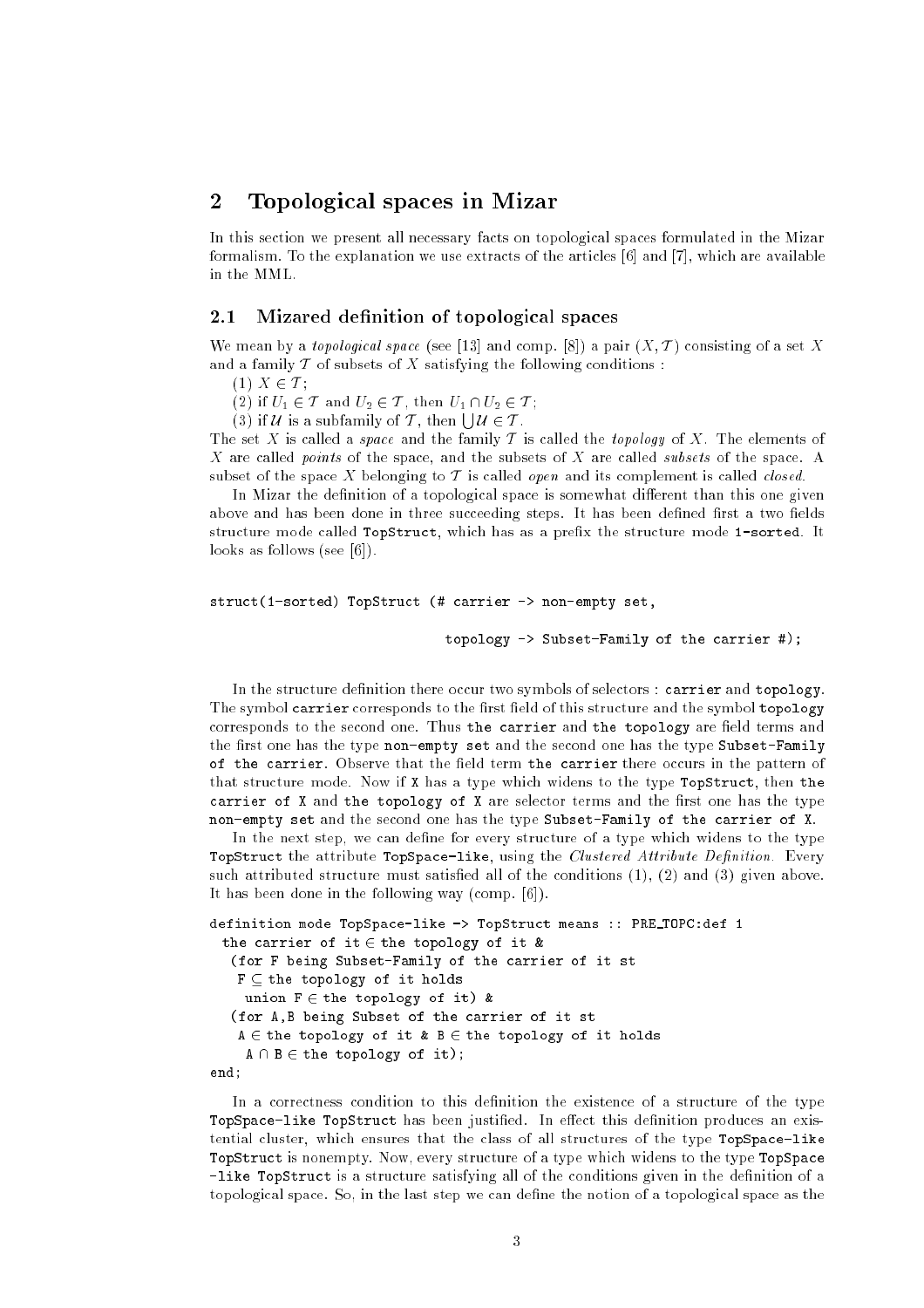type TopSpace coinciding with the type TopSpace-like TopStruct using the *Expandable Mode Definition*. It looks as follows (comp.  $[6]$ ).

definition mode TopSpace is TopSpace-like TopStruct;

end;

The existential cluster has been constructed next, which ensures that the class of all structures of the type TopSpace with the attribute strict, hence the class of all structures of the type TopSpace, is nonempty.

## definition

cluster strict TopSpace;

end;

Note that the meaning of the attribute strict in Mizar is very difficult to explain (see [22]). It requires a separate presentation, and in this paper it will be omitted.

To complete this subsection let us draw the following tree of the Mizar types. Here and subsequently the arrow indicates the direction of widening of types provided automatically by the Mizar System.



#### 2.2Subsets and subspaces in topological spaces

In  $[6]$ , using the *Expandable Mode Definition*, the types Point of X and Subset of X have been introduced. But earlier the identifier X of the type TopSpace has been reserved. The reservation fixes X for a structure of the type TopSpace either in a whole Mizar article (i.e. from the reservation to the end of an article) or in its part till to a next reservation of the same identier.

reserve X for TopSpace;

```
definition let X;
 mode Point of X is Element of the carrier of X;
end;
```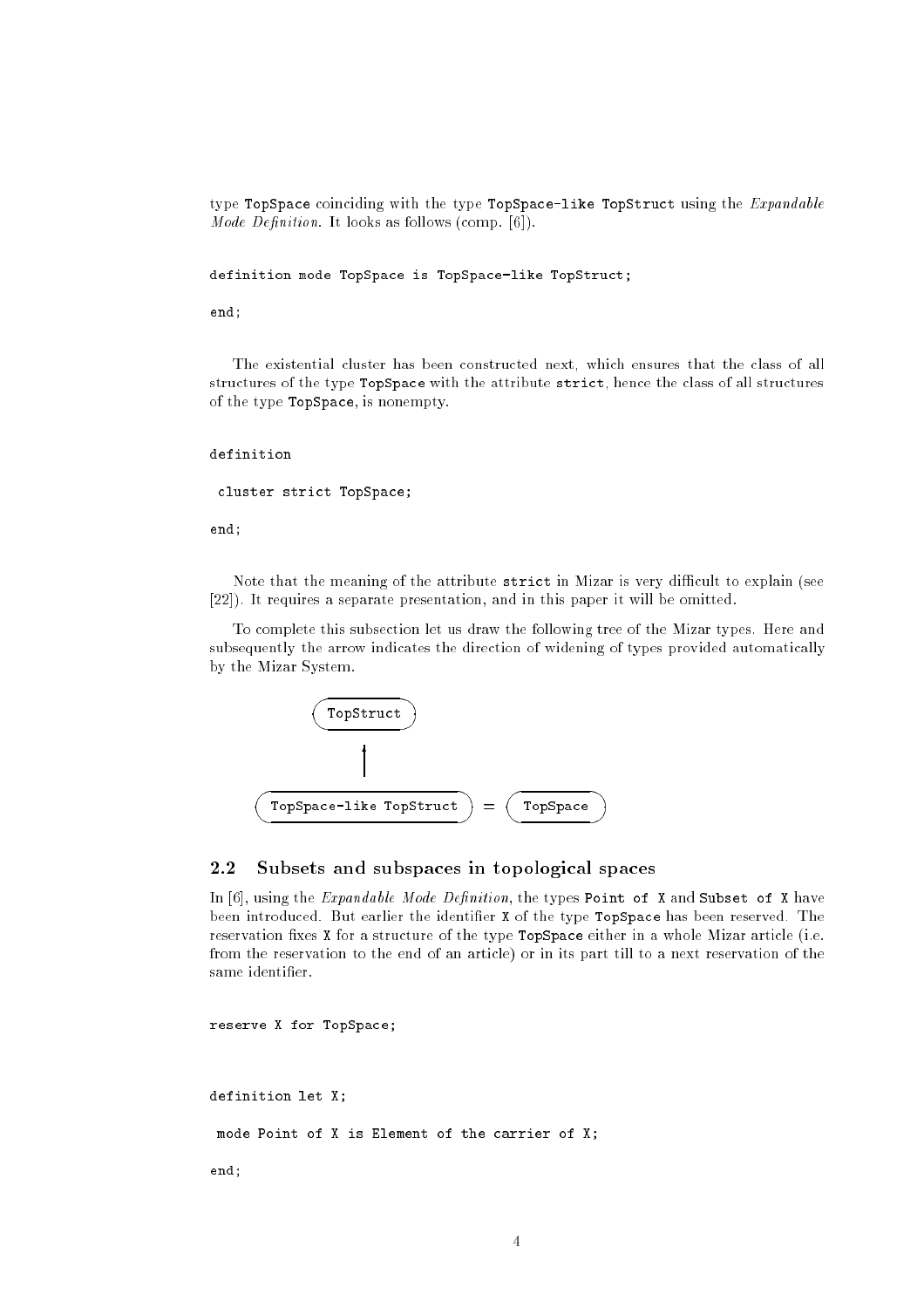```
definition let X;
 mode Subset of X is set of Point of X;
end;
```
Next, using the Functor Denition, two functors ;(X) and (X) have been dened. They have the type Subset of X. From the theorems presented below it follows that  $\theta(X)$  equals , and  $\alpha$  , and the carrier of  $X$  and  $X$  arrivers  $\mu$  arrivers  $\mu$  arrivers  $\mu$  arrivers  $\mu$ the type Subset of X.

```
definition let X;
   func \emptyset (X) -> Subset of X means :: PRE_TOPC:def 2
      it = \emptyset the carrier of X;
    function \mathcal{N} -subset of \mathcal{N} means :: \mathcal{N} means :: \mathcal{N} means :: \mathcal{N} means :: \mathcal{N} means :: \mathcal{N} means :: \mathcal{N} means :: \mathcal{N} means :: \mathcal{N} means :: \mathcal{N} means :: \mathcal{N} mea
      it = 
 the carrier of X;
end;
theorem :: PRE TOPC:11
   \emptyset(T) = \emptyset;
```

```
theorem :: PRE TOPC:12
   (X) \sim the carrier of \sim the carrier of \sim the carrier of \sim
```
Using the *Predicate Definition*, two predicates  $A$  is open and  $A$  is closed have been defined. But first the identifier A of the type Subset of X has been reserved globally.

```
reserve A for Subset of X;
```

```
definition let X,A;
 pred A is open means :: PRE TOPC:def 4
  A \in the topology of X;
end;
definition let X,A;
 pred A is closed means :: PRE TOPC:def 5

(X) n A is open;
end;
```
Next, using the Functor Definition, two functors  $C1$  A and Int A of the type Subset of X have been introduced, the first one in [6] and the second one in [7]. These functors yield the closure and the interior in an arbitrary topological space (comp. [15], [13] and [8]).

```
definition let X be TopSpace, A be Subset of X;
 func Cl A -> Subset of X means :: PRE TOPC:def 11
   for p being Point of X holds
    p \in it iff for G being Subset of X st G is open holds
                                           p \in G implies A \cap G \iff \emptyset(X);
```
end;

definition let X be TopSpace, A be Subset of X;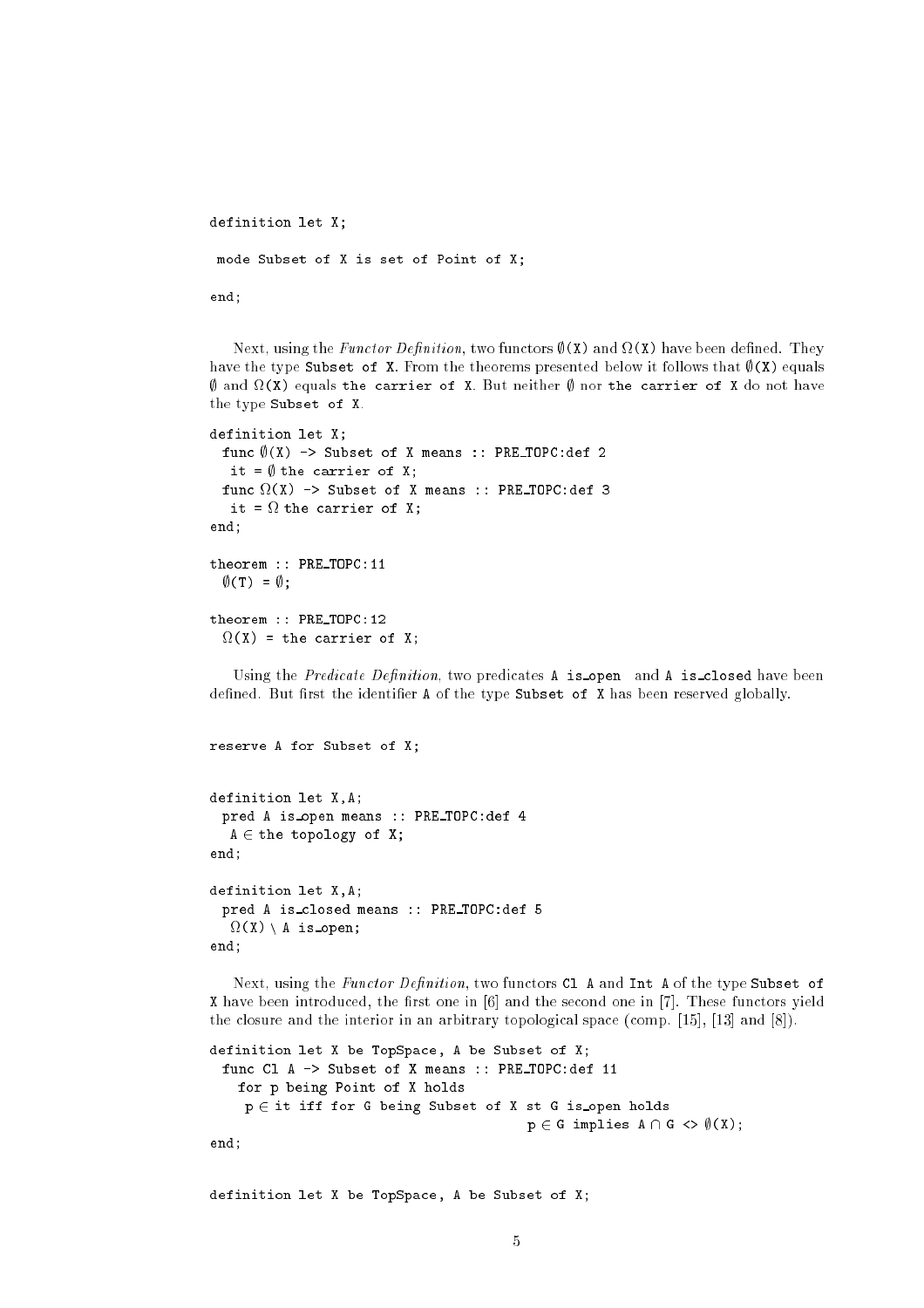func Int A -> Subset of X means :: TOPS\_1:def 1

it =  $(Cl(A'))$ 

end;

It should be noted that in the above definition  $A'$  means the complement of A in X.

The operations C1 and Int have a lot of remarkable properties; they may be found in the MML in [6], [7], [23] and [12].

In  $[6]$ , using the *Mode Definition*, the type SubSpace of X has been defined. Afterwards the existential cluster for this type has been done.

```
definition let X;
 mode SubSpace of X -> TopSpace means :: PRE TOPC:def 8

(it)  
(X) &
     for P being Subset of it holds P \in the topology of it iff
      ex q being subset of \mu and \mu and \mu are \mu the \mu and \mu and \mu and \mu and \muend;
```

```
definition let X;
 cluster strict SubSpace of X;
end;
```
#### 2.3 Domains in topological spaces

In  $[7]$ , using the *Predicate Definition*, three predicates A is domain, A is closed domain and A is open domain have been introduced. Of course, the mizared definitions of these predicates are just the same as those given in the introduction.

```
definition let X,A;
 pred A is domain means :: TOPS_1:def 6
  Int(Cl A) \subset A & A \subset Cl(Int A);
 pred A is_closed_domain means :: TOPS_1:def 7
  A = C1(int A);pred A is open domain means :: TOPS 1:def 8
  A = Int(Cl A);end;
```
Based on [7] and [23], we present below selected properties of domains, closed domains and open domains (comp. [15], [13], [16]).

theorem :: TOPS\_1:106 A is closed & A is domain iff A is closed domain;

theorem :: TOPS\_1:107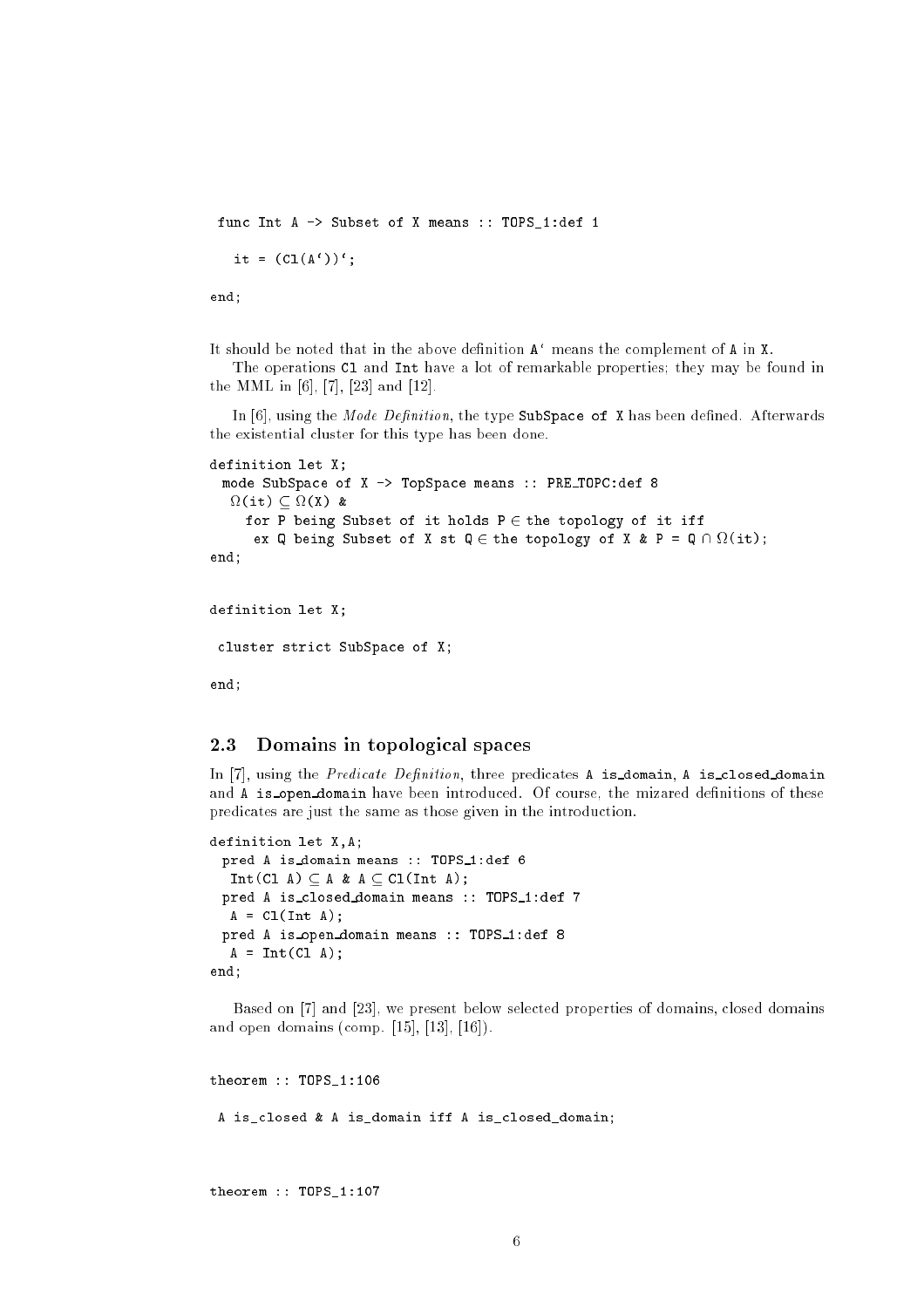```
A is_open & A is_domain iff A is_open_domain;
theorem :: TOPS_1:108A is_closed_domain & B is_closed_domain implies A \cup B is_closed_domain;
theorem :: TOPS_1:109
 A is open domain & B is open domain implies A \cap B is open domain;
theorem :: TOPS_1:111
 A is_domain implies Int A is_domain & Cl A is_domain;
theorem :: TDLAT_1:16
for A being Subset of X st A is_domain holds A` is_domain;
theorem :: TDLAT_1:17
 for A,B being Subset of X st A is domain & B is domain holds
  Int(Cl(A \cup B)) \cup (A \cup B) is domain & Cl(Int(A \cap B)) \cap (A \cap B) is domain;
theorem :: TDLAT_1:22
for A being Subset of X holds Cl(Int A) is_closed_domain;
theorem :: TDLAT_1:23
for A being Subset of X holds Int(Cl A) is_open_domain;
theorem :: TDLAT_1:24
for A being Subset of X st A is_domain holds Cl A is_closed_domain;
theorem :: TDLAT_1:25
for A being Subset of X st A is_domain holds Int A is_open_domain;
theorem :: TDLAT_1:26
```
for A being Subset of X st A is\_domain holds Cl A` is\_closed\_domain;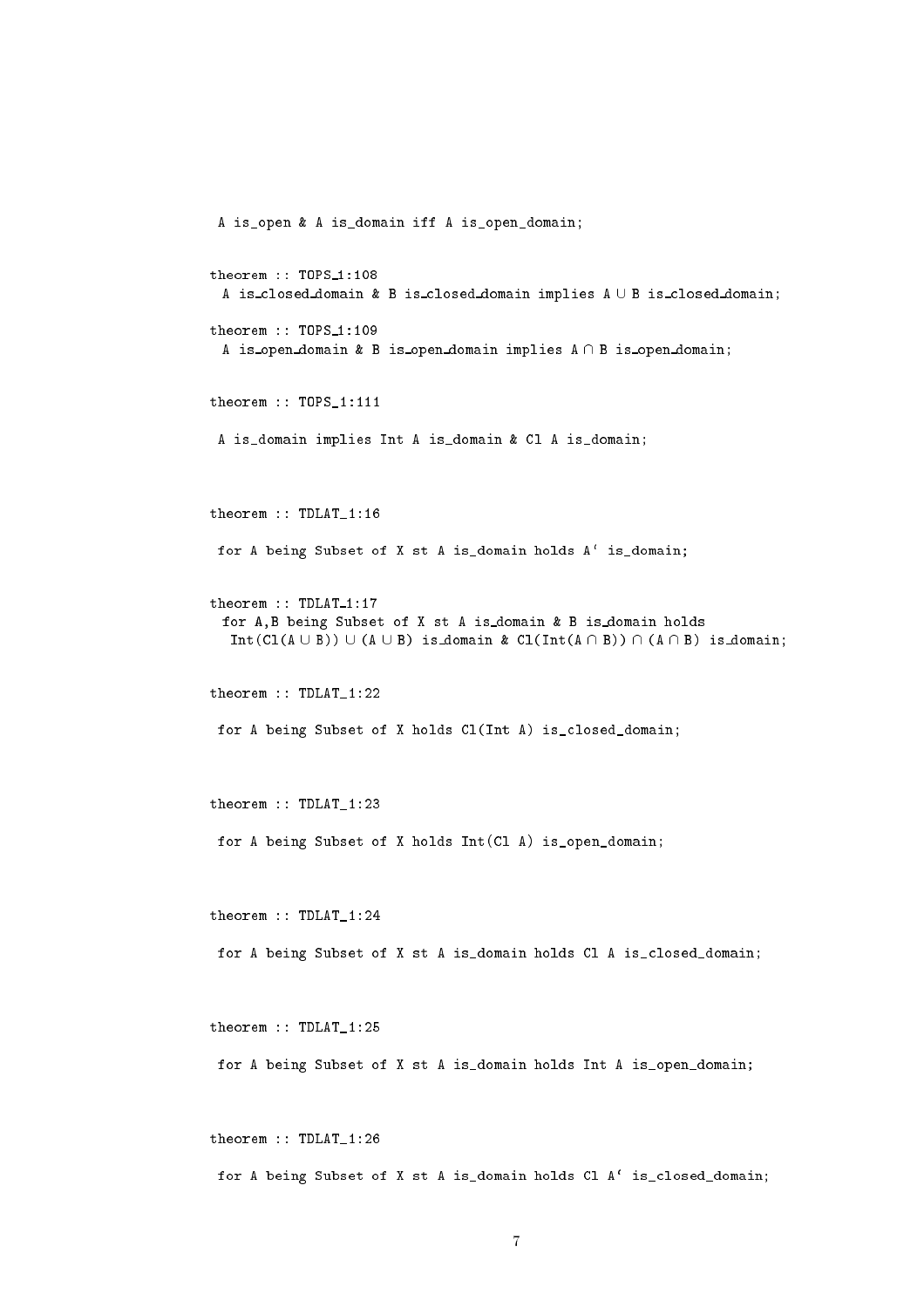theorem :: TDLAT\_1:27

for A being Subset of X st A is\_domain holds Int A` is\_open\_domain;

Note that in [12] the closure and the interior operations for families of subsets of topological spaces have been introduced and their important properties have been presented (comp. [13], [15]). Using these notions, certain properties of domains, closed domains and open domains have been studied (comp. [15], [13], [16], [8]).

#### 3 3 Special topological spaces

In this section, based on [11], we present some of the standard facts on discrete, antidiscrete, almost discrete, extremally disconnected and hereditarily extremally disconnected topological spaces formulated in the Mizar formalism (comp. [14], [8]).

#### $3.1$ Discrete spaces

We start with presentation of discrete topological structures in Mizar. In [11], using the Attribute Definition, for every structure of a type which widens to the type TopStruct the attributes discrete and anti-discrete have been introduced. It has been done as follows.

```
definition
```

```
attr discrete -> TopStruct means :: TDLAT_3:def 1
  the topology of it = bool the carrier of it;
 attr anti-discrete -> TopStruct means :: TDLAT 3:def 2
  the topology of it = \{\emptyset, the carrier of it};
end;
```
Note that bool A means in Mizar the power set of A.

The existential cluster has been done next, which guarantees that the class of all structures of the type TopStruct with the attributes discrete anti-discrete strict, hence the class of all structures of the type discrete anti-discrete TopStruct, is nonempty. It looks as follows.

### definition

cluster discrete anti-discrete strict TopStruct;

end;

Afterwards two conditional clusters have been defined and proved. The first one ensures that every type which widens to the type discrete TopStruct widens also to the type TopSpace-like TopStruct and hence to the type TopSpace. Similarly, the second one ensures that every type which widens to the type anti-discrete TopStruct widens also to the type TopSpace-like TopStruct and hence to the type TopSpace.

## definition

cluster discrete -> TopSpace-like TopStruct;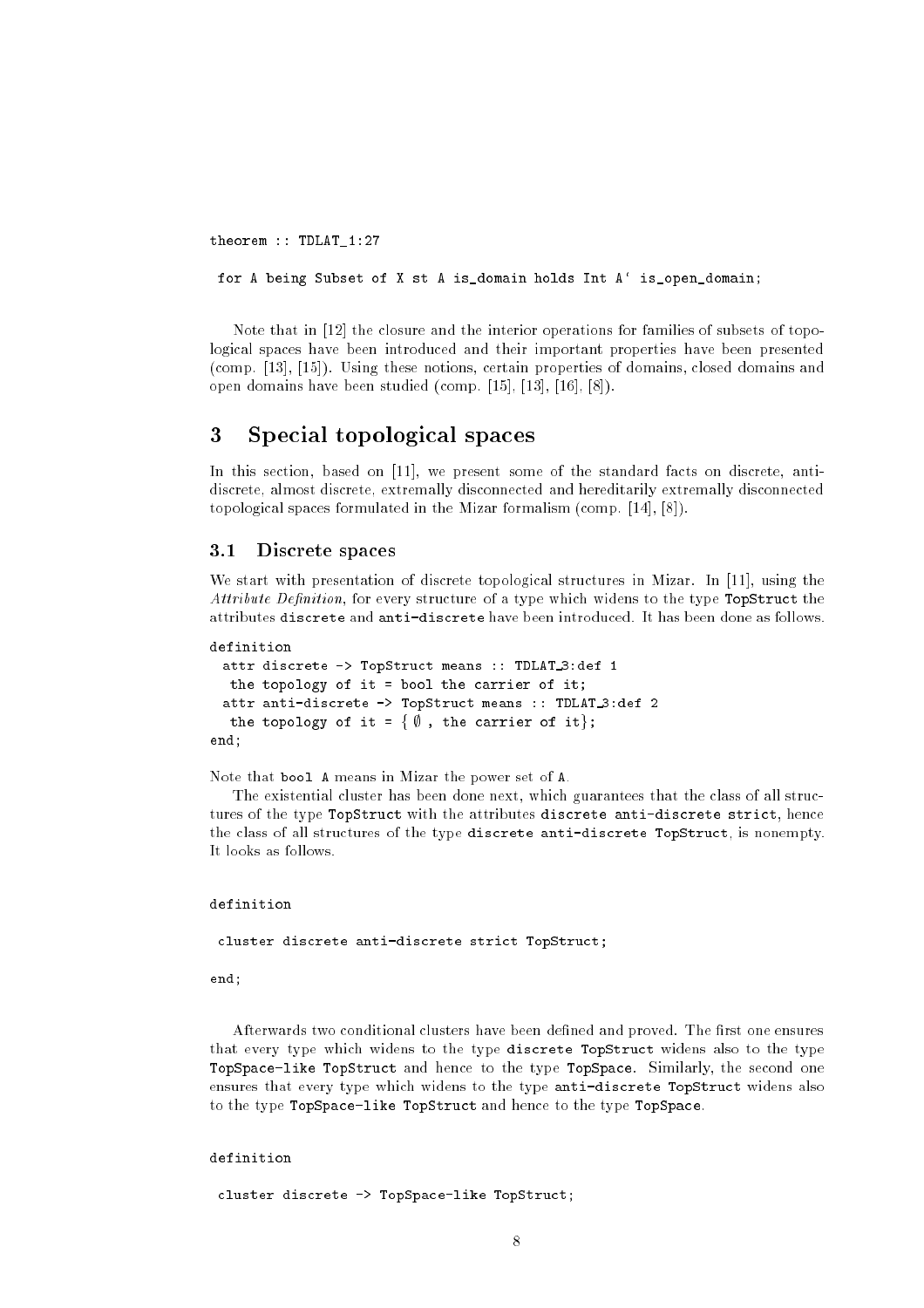cluster anti-discrete -> TopSpace-like TopStruct;

end;

Next, for every structure of a type which widens to the type TopStruct the attribute almost discrete has been introduced.

```
definition
 attr almost_discrete -> TopStruct means :: TDLAT_3:def 3
  for A being Subset of the carrier of it st
   A \in the topology of it holds
    (the carrier of it) A \in the topology of it;
end;
```
Then two conditional clusters have been defined and proved. These ones ensure that every type which widens either to the type discrete TopStruct or to the type anti-discrete TopStruct widens also to the type almost discrete TopStruct.

## definition

```
cluster discrete -> almost_discrete TopStruct;
cluster anti-discrete -> almost_discrete TopStruct;
```
end;

Afterwards the existential cluster has been constructed, which guarantees that the class of all structures of the type almost discrete strict TopStruct, hence the class of all structures of the types almost discrete TopStruct, is nonempty.

## definition

cluster almost\_discrete strict TopStruct;

end;

The net of the types defined above looks like this.

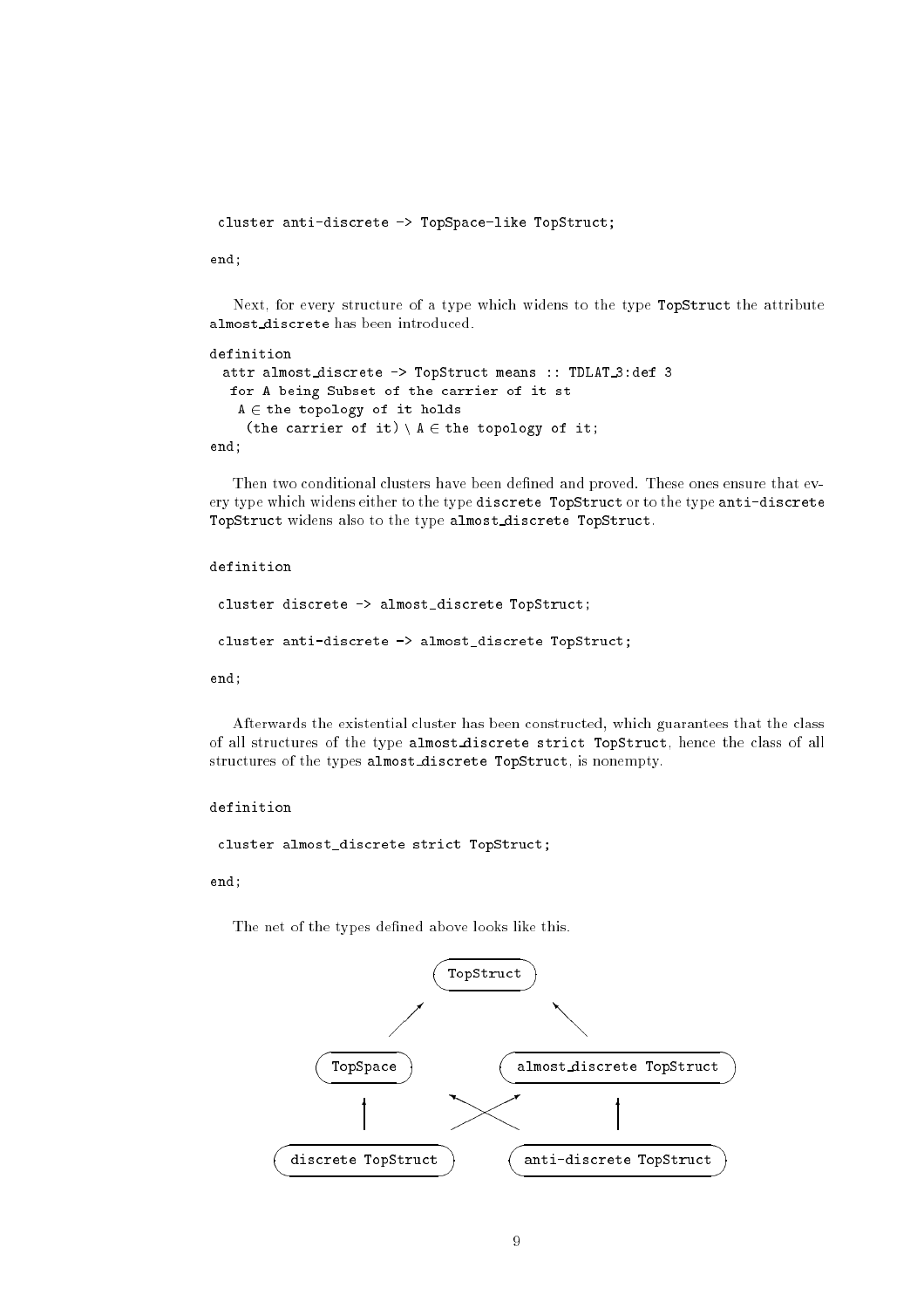We can now present discrete topological spaces in Mizar. In [11], the following two existential clusters have been constructed. The first one guarantees that the class of all structures of the type discrete anti-discrete TopSpace is nonempty and the second one guarantees that the class of all structures of the type almost discrete TopSpace is nonempty.

### definition

```
cluster discrete anti-discrete strict TopSpace;
```

```
cluster almost_discrete strict TopSpace;
```
end: end; and the contract of the contract of the contract of the contract of the contract of the contract of the contract of the contract of the contract of the contract of the contract of the contract of the contract of the c

Then two conditional clusters have been defined and proved. These ones ensure that every type which widens either to the type discrete TopSpace or to the type anti-discrete TopSpace widens also to the type almost discrete TopSpace.

```
cluster discrete -> almost_discrete TopSpace;
cluster anti-discrete -> almost_discrete TopSpace;
```
end;

Now the tree of these types looks like this.



#### 3.2Extremally disconnected spaces

The mizared definition of extremally disconnected topological spaces has been done in [11]. Using the Attribute Definition, for every structure of a type which widens to the type TopSpace the attribute extremally disconnected has been introduced as in the definition presented below. The definiens of this definition is the same as in the well known definition of extremally disconnected spaces [19] (comp. [14] or [8]).

```
definition
 attr extremally disconnected -> TopSpace means :: TDLAT 3:def 4
```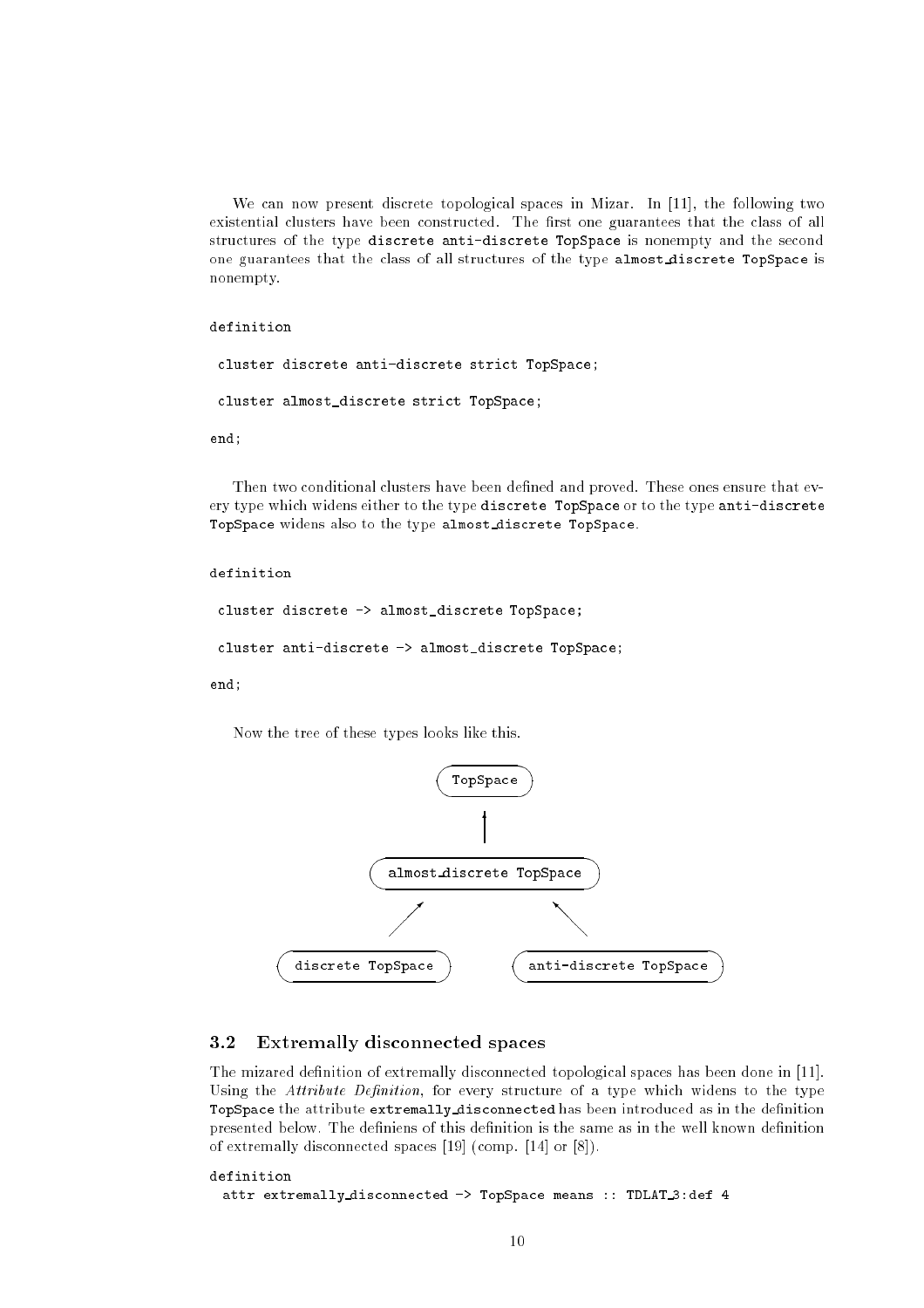## for A being Subset of it st A is open holds Cl A is open; end;

Then the following existential cluster has been constructed. It guarantees, in particular, that the class of all structures of the type extremally disconnected TopSpace is nonempty.

## definition

cluster extremally\_disconnected strict TopSpace;

end;

Any extremally disconnected topological space can be characterized by certain properties of the family of all its domains. Some of these ones are listed in the theorems given below  $(see [11]).$ 

```
reserve X for TopSpace;
```

```
theorem :: TDLAT_3:34
```
X is extremally\_disconnected iff

for A being Subset of X st A is\_domain holds A is\_closed & A is\_open;

```
theorem :: TDLAT_3:35
```
X is extremally\_disconnected iff

for A being Subset of X st A is\_domain holds

A is\_closed\_domain & A is\_open\_domain;

theorem :: TDLAT\_3:36

X is extremally\_disconnected iff

for A being Subset of X st A is\_domain holds Int Cl A = Cl Int A;

theorem :: TDLAT\_3:38

X is extremally\_disconnected iff

for A being Subset of X holds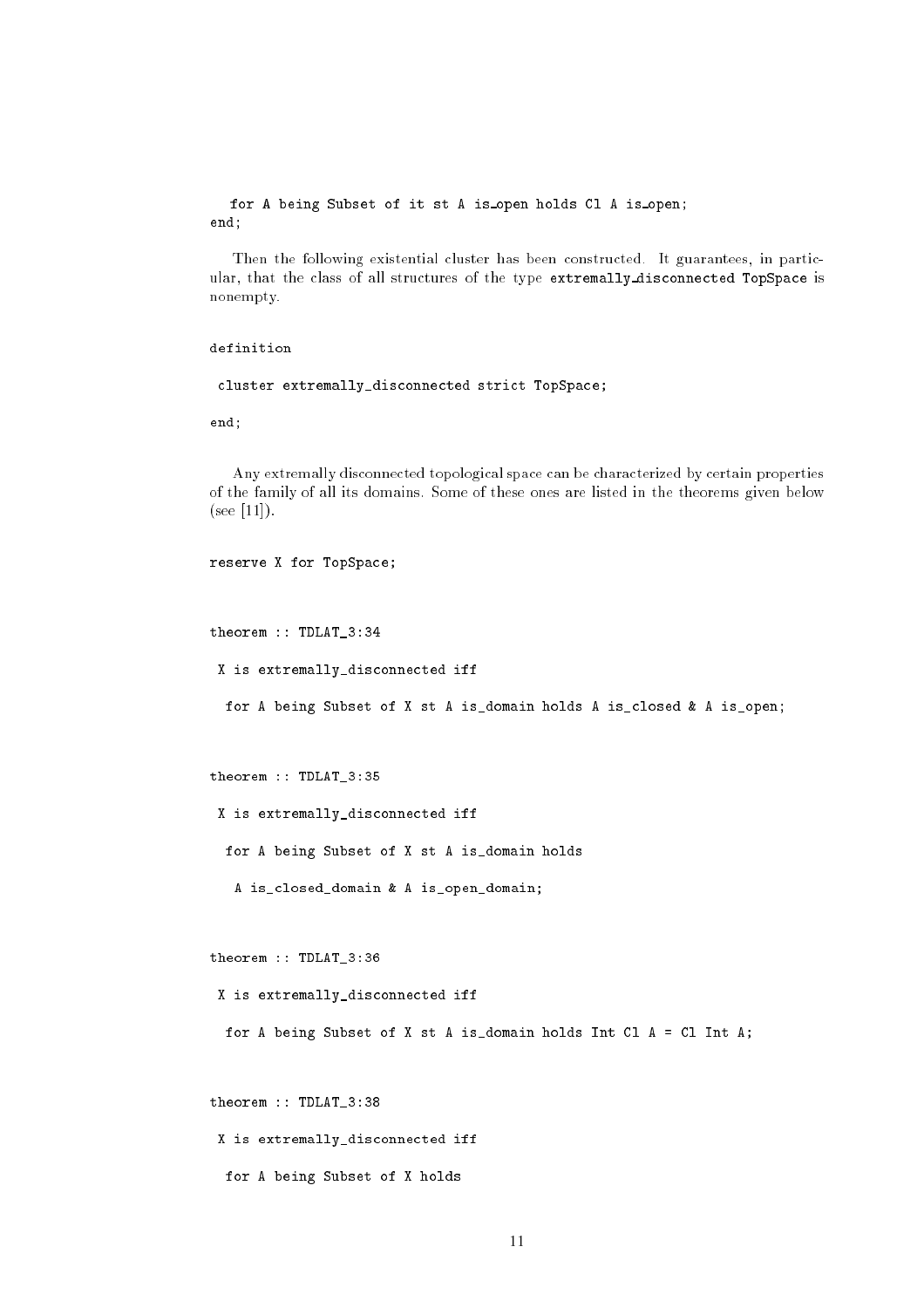(A is\_open\_domain implies A is\_closed\_domain) &

(A is\_closed\_domain implies A is\_open\_domain);

It is well known that there exists an extremally disconnected topological space with a subspace which is not extremally disconnected (see e.g.  $[8]$ ). So, the definition of the type TopSpace with the attribute hereditarily extremally disconnected is sensible. It has been done in [11] as follows.

definition

attr hereditarily\_extremally\_disconnected ->

TopSpace means :: TDLAT\_3:def 5

for X0 being SubSpace of it holds X0 is extremally\_disconnected;

end;

Afterwards the existential cluster for the type hereditarily extremally disconnected TopSpace has been constructed.

definition

cluster hereditarily\_extremally\_disconnected strict TopSpace;

end;

Then two conditional clusters have been defined. The first one guarantees that every type which widens to the type hereditarily extremally disconnected TopSpace widens also to the type extremally disconnected TopSpace. The second one guarantees that every type which widens to the type almost discrete TopSpace widens also to the type hereditarily extremally disconnected TopSpace.

definition

cluster

hereditarily\_extremally\_disconnected -> extremally\_disconnected TopSpace;

cluster

almost\_discrete -> hereditarily\_extremally\_disconnected TopSpace;

end;

So, the previous tree of types extends to the following one.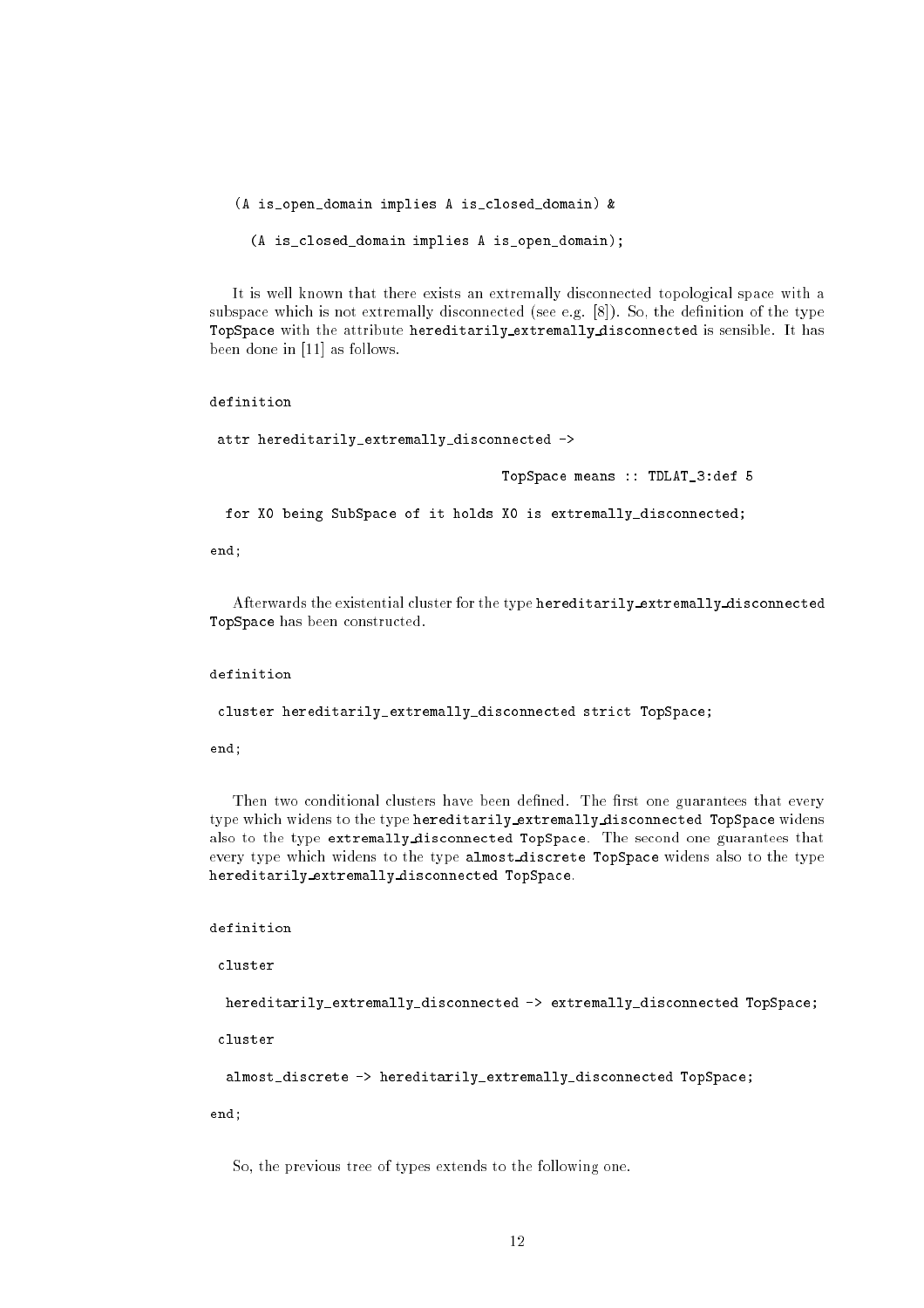

Remarks. The clustering constructions are very useful in Mizar. For instance the following Mizar sentence

```
for X being almost_discrete TopSpace holds
```

```
X is extremally_disconnected;
```
is obvious for the Mizar System. Moreover, the following sentence

```
for X being discrete TopStruct holds
```

```
X is hereditarily_extremally_disconnected TopSpace;
```
is also obvious (note that in it TopSpace can be dropped).

# 4 Lattices in Mizar

In this section we present all necessary facts from the theory of lattices formulated in the Mizar formalism. To the explanation we use extracts of the articles [24] and [1], which are available in the MML.

#### $4.1$ Mizared definition of lattices

We mean by a *lattice* (see [2], [9] and comp. [4]) a nonempty set L together with two binary operations  $\vee$  and  $\wedge$  defined on L satisfying the following conditions :

(1)  $a \vee b = b \vee a$  and  $a \wedge b = b \wedge a$ ;

(2)  $a \vee (b \vee c) = (a \vee b) \vee c$  and  $a \wedge (b \wedge c) = (a \wedge b) \wedge c$ ;

(3)  $a = a \vee (a \wedge b)$  and  $a = a \wedge (a \vee b);$ 

(4)  $a \vee a = a$  and  $a \wedge a = a$ .

The operations  $\vee$  and  $\wedge$  are called the *join* and the meet, respectively. It should be noted that there is the other way of defining lattices, based on the notion of order (see [2]).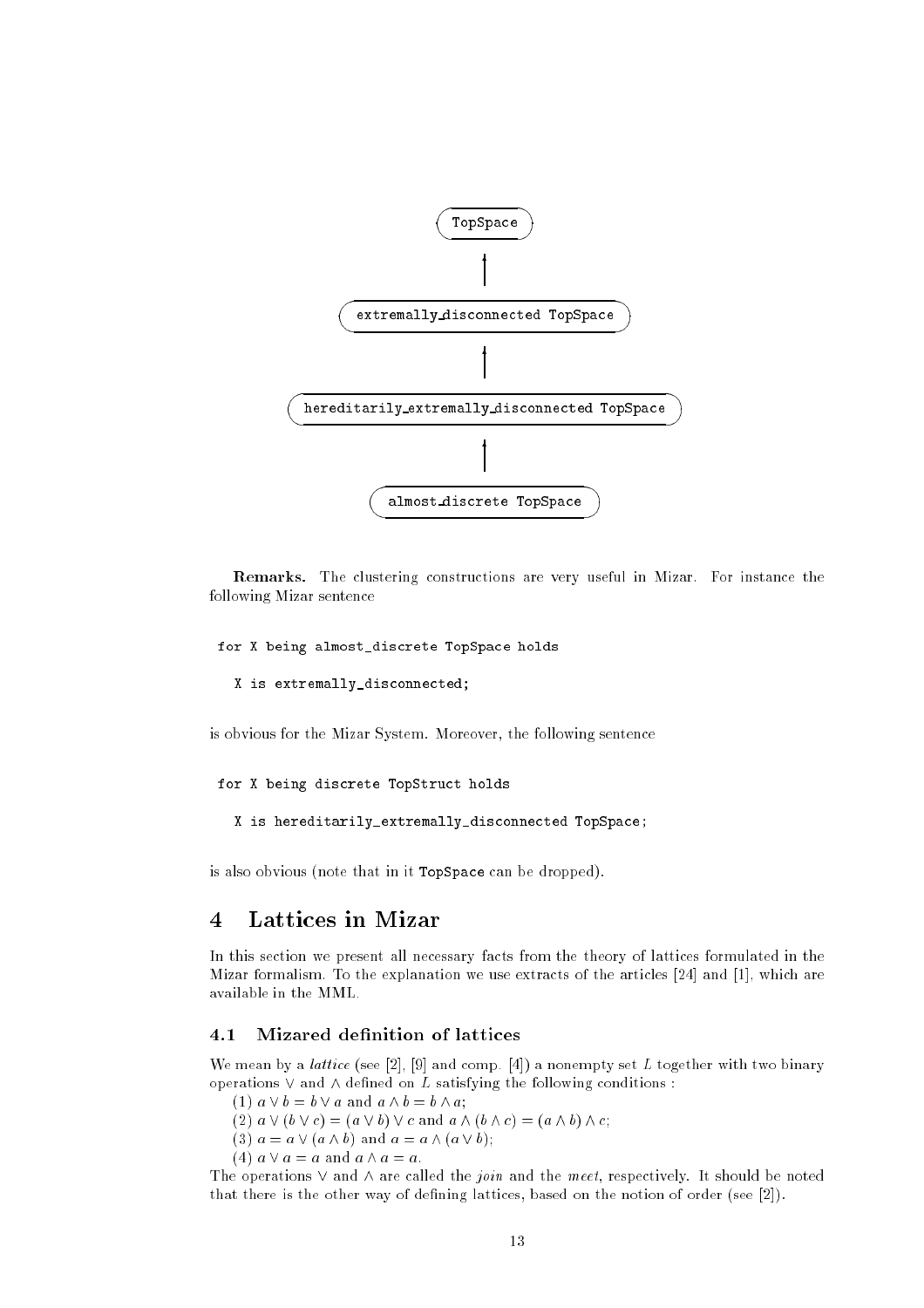In Mizar the definition of lattices is quite similar to given above. It has been done in several steps. First, a three fields structure mode called LattStr with the prefix 1-sorted has been constructed. Then, the attribute Lattice-like for the type LattStr, which forms the type Lattice, has been defined.

The structure definition of LattStr looks as follows (comp. [24]).

```
struct(1-sorted) LattStr \ll carrier -> non-empty set,
                         L_join, L_meet \rightarrow BinOp of the carrier \gg;
```
In the definition of this structure mode there occur the following three symbols of selectors of fields : carrier, L\_join and L\_meet. If G has a type which widens to the type LattStr, then the selector term the carrier of G has the type non-empty set and the selector terms the L join of G and the L meet of G have the type of the BinOp of the carrier of G. Here every function of the type BinOp of A has in Mizar the meaning of a binary operation on the set  $A$  (i.e. has the type Function of  $[A, A:], A$ ).

Using the Functor Definition, for given structure  $G$  of the type LattStr two functors  $p \sqcup q$  and  $p \sqcap q$  of the type Element of the carrier of G have been defined. These ones correspond to the binary operations  $\vee$  and  $\wedge$ , respectively, given above. But earlier the identiers G of the type LattStr and p, q of the type Element of the carrier of G have been reserved globally.

```
reserve G for LattStr;
```

```
reserve p,q for Element of the carrier of G;
definition let G,p,q;
 func p \sqcup q -> Element of the carrier of G means :: LATTICES:def 1
   it = (the L_join of G).(p,q);
 func p \sqcap q \rightarrow Element of the carrier of G means :: LATTICES:def 2
  it = (the L meet of G).(p,q);
```
end;

Next, using the Predicate Definition, for given structure G of the type LattStr the predicate  $p \leq q$  has been introduced. It corresponds to a relation, which will has been defined a partial order in every structure of the type Lattice.

```
definition let G,p,q;
 pred p \leq \leq q means :: LATTICES: def 3
  p \cup q = q;
end;
```
For given structure G of the type LattStr the type Subset of G can be defined. It has been done in [1], using the  $Expandable$  Mode Definition.

```
definition let G be LattStr;
 mode Subset of G is Subset of the carrier of G;
end;
```
We are ready now to give the definition of lattices in Mizar. We can define for every structure of a type which widens to the type LattStr the attribute Lattice-like with the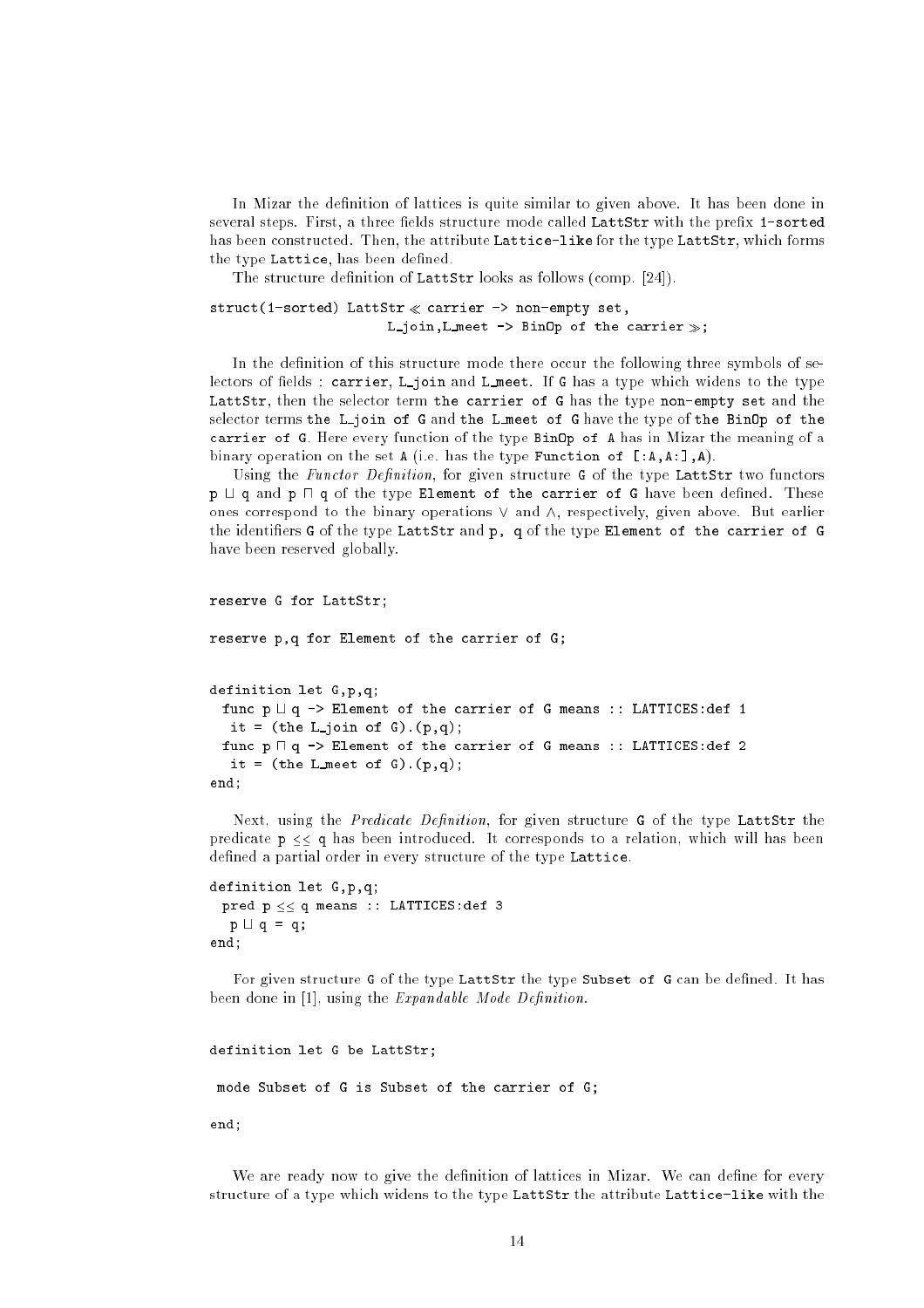definiens given by  $(1)$  -  $(3)$ , using the *Clustered Attribute Definition*. It has been done as follows (comp. [24]).

```
definition
 mode Lattice-like -> LattStr means :: LATTICES:def 4
   (for a,b being Element of the carrier of it holds a \sqcup b = b \sqcup a) &
    (for a,b,c being Element of the carrier of it
                                         holds a \sqcup (b \sqcup c) = (a \sqcup b) \sqcup c) &
   (for a,b being Element of the carrier of it holds (a \sqcap b) \sqcup b = b) &
    (for a,b being Element of the carrier of it holds a \sqcap b = b \sqcap a) &
   (for a,b,c being Element of the carrier of it
                                         holds a \sqcap (b \sqcap c) = (a \sqcap b) \sqcap c) &
   (for a,b being Element of the carrier of it holds a \sqcap (a \sqcup b) = a);
end;
```
Now every structure of a type which widens to the type Lattice-like LattStr is a structure satisfying all of the conditions given in the denition of a lattice. So, we can introduce the notion of a lattice as the type Lattice coinciding with the type Lattice-like LattStr, using the  $Expandable$  Mode Definition. It has been done as follows (comp. [6]).

### definition

mode Lattice is Lattice-like LattStr;

end;

In a correctness condition to previous definition the existence of a structure of the type Lattice-like LattStr has been proved. In effect that definition produces an existential cluster, which guarantees that the class of all structures of the type Lattice-like LattStr is nonempty. On the other hand the following existential cluster has been constructed. It guarantees that the class of all structures of the type strict Lattice, hence the class of all structures of the type Lattice, is nonempty.

```
definition
```
cluster strict Lattice;

end;

The tree of the Mizar types defined above looks like this.



In  $[5]$ , using the *Mode Definition*, for every structure L of a type which widens to the type Lattice the type SubLattice of L has been introduced. Afterwards the existential cluster for this type has been done.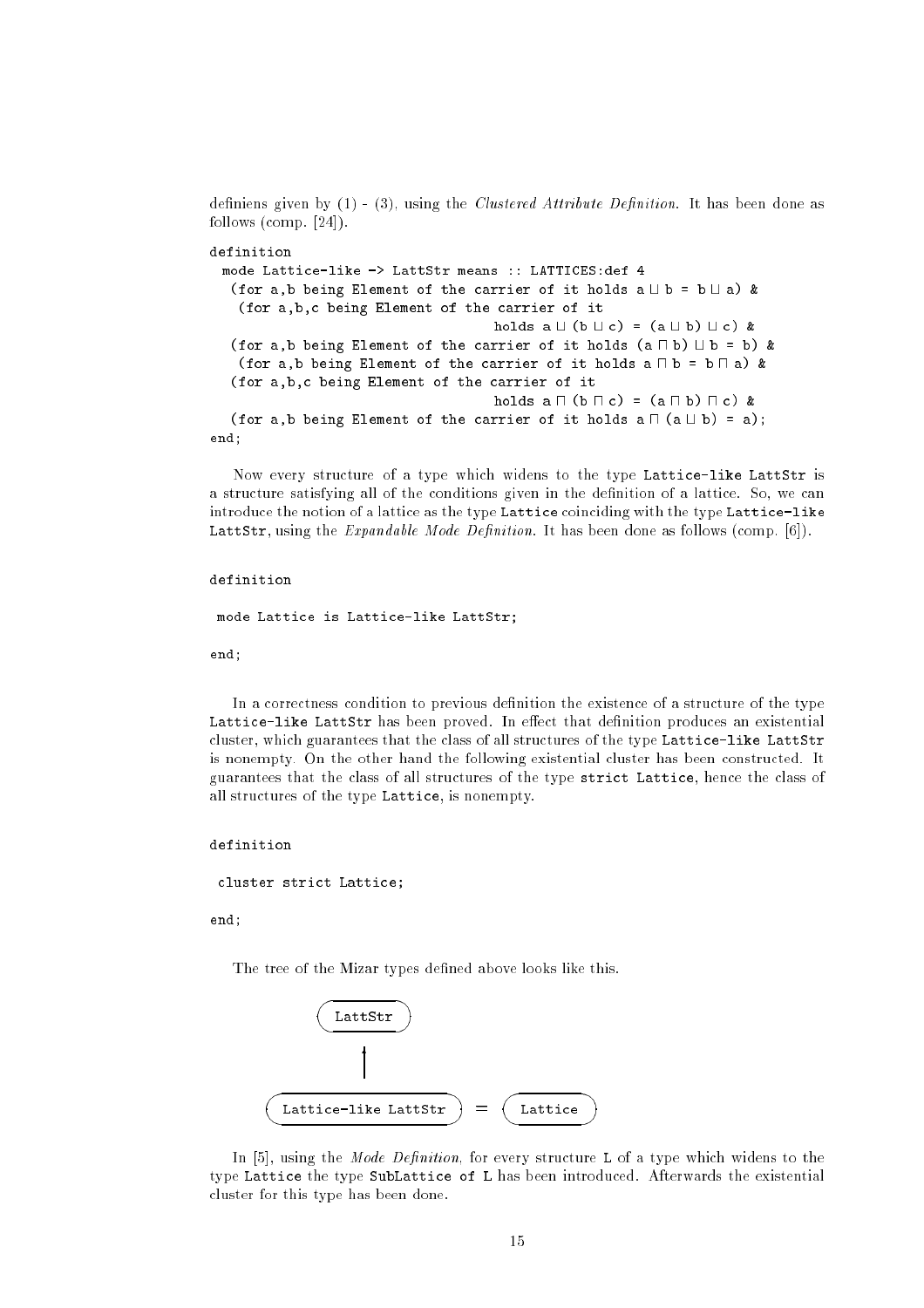```
definition let L be Lattice;
 mode SubLattice of L -> Lattice means :: NAT LAT:def 16
   the carrier of it \subseteq the carrier of L &
 the L-join of it =
           (the L join of L)|[:the carrier of it,the carrier of it:] &
 the L meet of it =
           (the L meet of L) | [:the carrier of it, the carrier of it:];
end;
```
definition let L be Lattice;

cluster strict SubLattice of L;

end;

Note that in the previous definition  $\vert$  is the restriction operation and  $[ A, B, ]$  denotes the Cartesian product of the sets A and B

#### 4.2Special lattices

In this subsection, based on  $[24]$ , we present mizared definitions of the distributive, modular, complemented and Boolean lattices (comp.  $[2]$ ,  $[9]$ ). Let us recall that a *distributive lattice* is a lattice which satisfies one of the equivalent conditions :

(5)  $a \wedge (b \vee c) = (a \wedge b) \vee (a \wedge c),$ (6)  $a \vee (b \wedge c) = (a \vee b) \wedge (a \vee c).$ 

In mizared definition we use the first one. Namely, we introduce for every structure of a type which widens to the type Lattice the attribute distributive, using Clustered  $Attribute\;Definition.$  It has been done in the following way.

```
definition
 mode distributive -> Lattice means :: LATTICES:def 5
   for a,b,c being Element of the carrier of it
                         holds a \sqcap (b \sqcup c) = (a \sqcap b) \sqcup (a \sqcap c);
```
end;

We define next the type D Lattice as the type distributive Lattice, using the  $Ex$ pandable Mode Definition. Then we can construct the existential cluster for this type. It has been done as follows.

### definition

mode D\_Lattice is distributive Lattice;

end;

definition

cluster strict D\_Lattice;

end;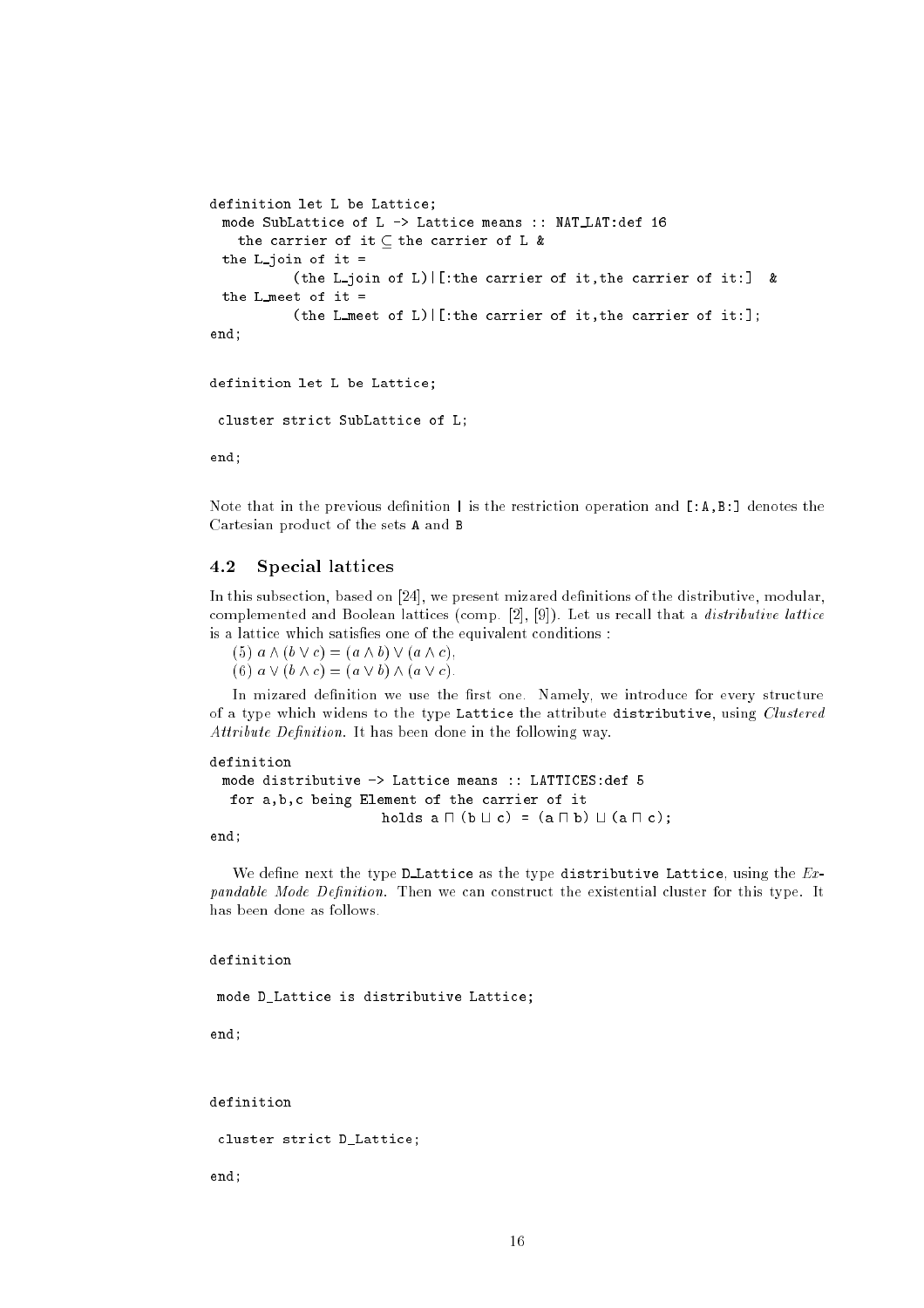Let us recall that a *modular lattice* is a lattice which satisfies the following conditions: (7) if  $a \leq b$ , then  $a \vee (b \wedge c) = a \wedge (b \vee c)$ .

Mizared definition of modularity is the same. Similarly as in the definition of distributivity, we can introduce for every structure of a type which widens to the type Lattice the attribute modular with the definiens given by  $(7)$ , using the *Clustered Attribute Definition*. One can define next the type M Lattice as the type modular Lattice, using the  $Expand$ able Mode Definition. Then we can construct an existential cluster for this type. It has been done as follows.

definition

```
mode modular -> Lattice means :: LATTICES:def 6
 for a,b,c being Element of the carrier of it st a \leq\leq c
                                        holds a \sqcup (b \sqcap c) = (a \sqcup b) \sqcap c;
```
end;

definition

mode M\_Lattice is modular Lattice;

end;

definition

cluster strict M\_Lattice;

end;

Before the mizared definition of complemented lattices we give first the definitions of certain special lattice elements. Using the *Conditional Functor Definition*, we can define for given lattice L (of the type Lattice of course) two functors ? L and ><sup>L</sup> of the type Element of the carrier of L. The first one corresponds to the least element  $0$  and the second one corresponds to the greatest element 1 in a bound lattice (comp. [9]). It has been done in [24] as follows.

```
reserve L for Lattice, a,b,c for Element of the carrier of L;
definition let L;
    assume ex c st for a holds c \sqcap a = c;
   func ?
L -> Element of the carrier of L means :: LATTICES:def 10
    it \Box a = it;
end:
end; and the contract of the contract of the contract of the contract of the contract of the contract of the contract of the contract of the contract of the contract of the contract of the contract of the contract of the c
definition let L:
definition let L and L and L and L and L and L and L and L and Lassume ex c st for a holds c \sqcup a = c;
   func >L -> Element of the carrier of L means :: LATTICES:def 11
     it \sqcup a = it;
end;
```
In [24], the type 01 Lattice which extends to the type Lattice has been introduced. It corresponds to the concept of bound lattices with the least element 0 and the greatest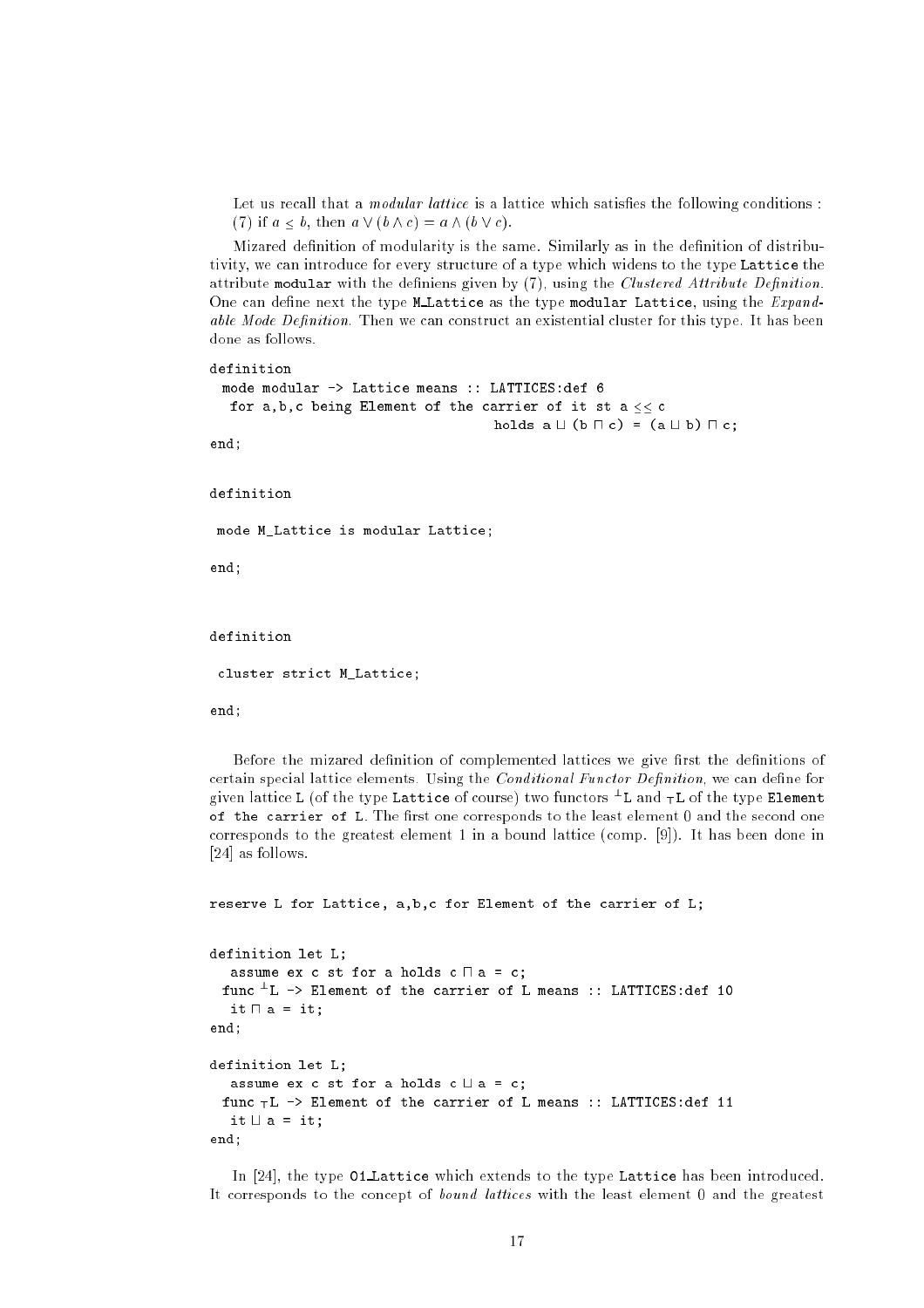element 1 (comp. [9]). Let us recall that in a bound lattice L two its elements a and b are said to be *complementary*, whenever

(8)  $a \vee b = 1$  and  $a \wedge b = 0$ .

Any element complementary to a is called a *complement* of a in L (see e.g. [9]). This concept has been defined in Mizar similarly. It uses the *Conditional Predicate Definition* and it is defined as the predicate a is a complement of b with the definiens given by  $(8)$ , where a, b have the type Element of the carrier of L and L has the type Lattice with the permissivness condition : L is 01 Lattice. So, this predicate is dened in fact to the type <sup>01</sup> Lattice. Precisely, it looks as follows.

```
definition let L,a,b;
   assume L is 01 Lattice;
  pred a is a complement of b means :: LATTICES:def 12
    \mathtt{a} \sqcup \mathtt{b} = \topL & \mathtt{a} \sqcup \mathtt{b} = \topL;
end;
```
We are ready now to define the concept of complemented lattices. Let us recall that  $(\text{comp. } [9])$  a *complemented lattice* is a bound lattice which satisfies the following conditions : (9) for every a there exists b such that a is complement of b.

This definition in Mizar has been done in the same way (comp.  $[24]$ ). First, using the *Clustered Attribute Definition*, For every structure of a type which widens to the type 01 Lattice the attribute complemented, with the definiens given by  $(9)$ , has been introduced. Next, the type CLattice as the type complemented 01 Lattice has been defined and the existential cluster for this type has been constructed.

### definition

mode complemented -> 01\_Lattice means :: LATTICES:def 13 for b being Element of the carrier of it ex a being Element of the carrier of it st a is\_a\_complement\_of b;

end;

definition

mode C\_Lattice is complemented 01\_Lattice;

end;

definition

cluster strict C\_Lattice;

end;

Let us recall that a *Boolean lattice* is any distributive complemented lattice (see [9] and comp.  $[2]$ ). In Mizar this definition is just the same. Namely, for every structure of a type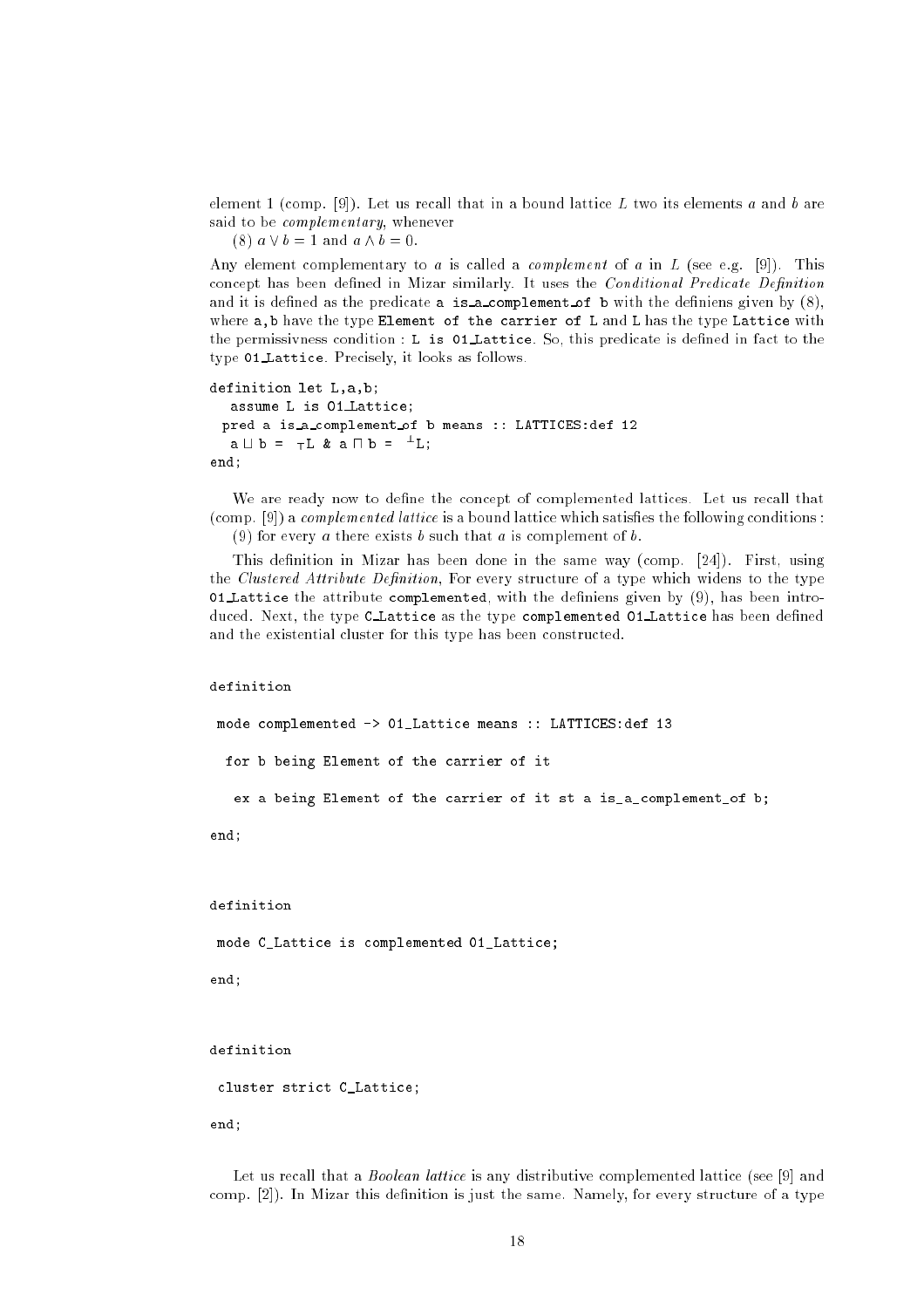which widens to the type C\_Lattice the attribute Boolean, with the definiens which says that this structure is distributive, has been introduced (comp. [24]).

definition

```
mode Boolean -> C_Lattice means :: LATTICES:def 14
```
it is distributive;

end;

Afterwards the type B\_Lattice as the type Boolean C\_Lattice has been defined and the existential cluster for this type has been constructed.

```
definition
```

```
mode B_Lattice is Boolean C_Lattice;
```
end;

definition

cluster strict B\_Lattice;

end;

The tree of the lattice types looks like this.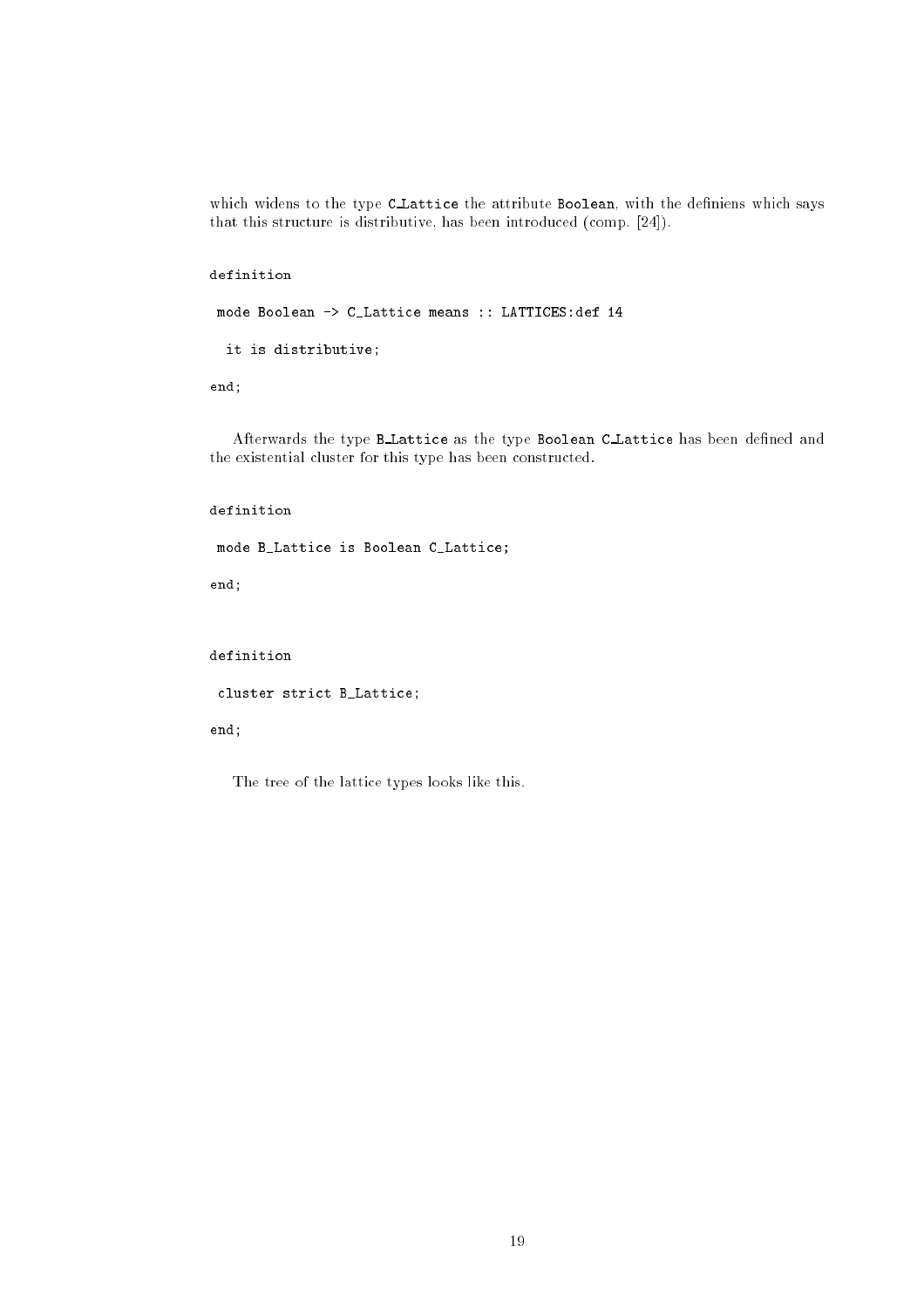

Unfortunately the widening of the type D Lattice to the type M Lattice and the widening of the type B Lattice to the type D Lattice are not supported automatically. Because in the MML the corresponding conditional clusters do not exist. But these widenings are accessible because of the following two theorems.

reserve L for D\_Lattice;

theorem :: LATTICES:35

L is modular;

reserve L for B\_Lattice;

theorem :: LATTICES:59

L is D\_Lattice;

The second widening is accessible also by the definitional expansion of the definition of the attribute Boolean (it is supported automatically), or by the definitional theorem, which is automatically created from the definition of the attribute Boolean (here a label is needed).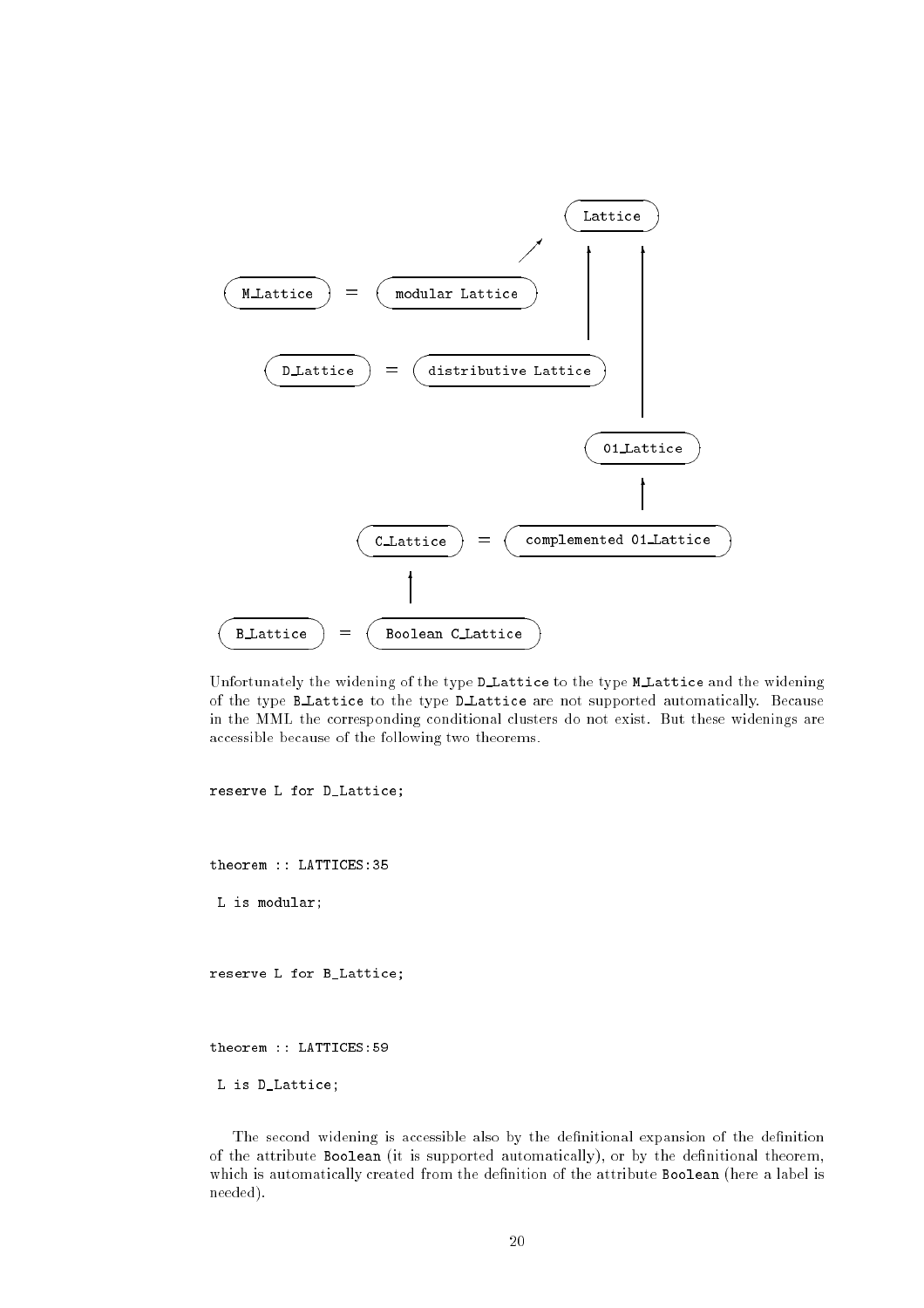#### 4.3Complete lattices

Let us recall that a lattice is said to be *complete* if for every its subset A both the supremum  $\bigvee A$  of A and the infimum  $\bigwedge A$  of A exist (see [2], [9]). Mizared definition of complete lattices is somewhat different. It uses in fact of the existence of the supremum  $\forall A$ . It has been done in  $[1]$  as follows. First, using the *Predicate Definition*, for given structure L of the type LattStr two predicates <sup>p</sup> is less than A and A is less than p with the synonyms A is great than p and p is great than A, respectively, have been introduced.

```
definition let L be LattStr, p be Element of L, A be set;
 pred p is less than A means :: LATTICE3:def 16
  for q being Element of L st q \in A holds p \ll q;
 synonym A is great than p;
 pred A is less than p means :: LATTICE3:def 17
  for q being Element of L st q \in A holds q \leq p;
 synonym p is great than A;
end;
```
Then using the *Attribute Definition*, for every structure of a type which widens to the type LattStr the attribute complete has been introduced as in the following definition.

## definition

```
attr complete -> LattStr means :: LATTICE3:def 18
  for A being set
   ex p being Element of it st A is less than p &
    for r being Element of it st A is less than r holds p \leq r;
end;
```
Afterwards using the *Attribute Definition*, for every structure of a type which widens to the type LattStr two attributes  $\bigvee$ -distributive and  $\bigwedge$ -distributive have been defined and the following existential cluster for the type Lattice with the attributes complete <sup>W</sup> -distributive <sup>V</sup> -distributive strict has been constructed. In particular, it ensures that the class of all structures of the type complete Lattice is nonempty.

## definition

```
cluster complete \setminus-distributive \wedge-distributive strict Lattice;
end;
```
Next, for every structure L of a type which widens to the type LattStr and satisfying the condition : L is complete Lattice, two functors  $\setminus (A,L)$  and  $\bigwedge (A,L)$  have been introduced. They have meaning of the supremum and of the infimum, respectively.

```
definition let L be LattStr such that L is complete Lattice; let A be set;
   func \sqrt{(A,L)} \rightarrow Element of L means :: LATTICE3:def 21
     A is less than it &
      for r being Element of L st A is less than r holds it \leq\leq r;
end:end; and the contract of the contract of the contract of the contract of the contract of the contract of the contract of the contract of the contract of the contract of the contract of the contract of the contract of the c
definition let L be LattStr, A be set;
```

```
func \wedge (A,L) \rightarrow Element of L means :: LATTICE3:def 22
   it = \setminus (\{p \text{ where } p \text{ is Element of } L : p \text{ is less than } A\}, L);end;
```
The existence conditions to the both definitions have been proved. These guarantee that for every structure L of a type which widens to the type LattStr and satisfying the condition : L is complete Lattice, both  $\setminus$  (A,L) and  $\bigwedge$  (A,L) exist. In particular, it is also true for the structures of the type complete Lattice.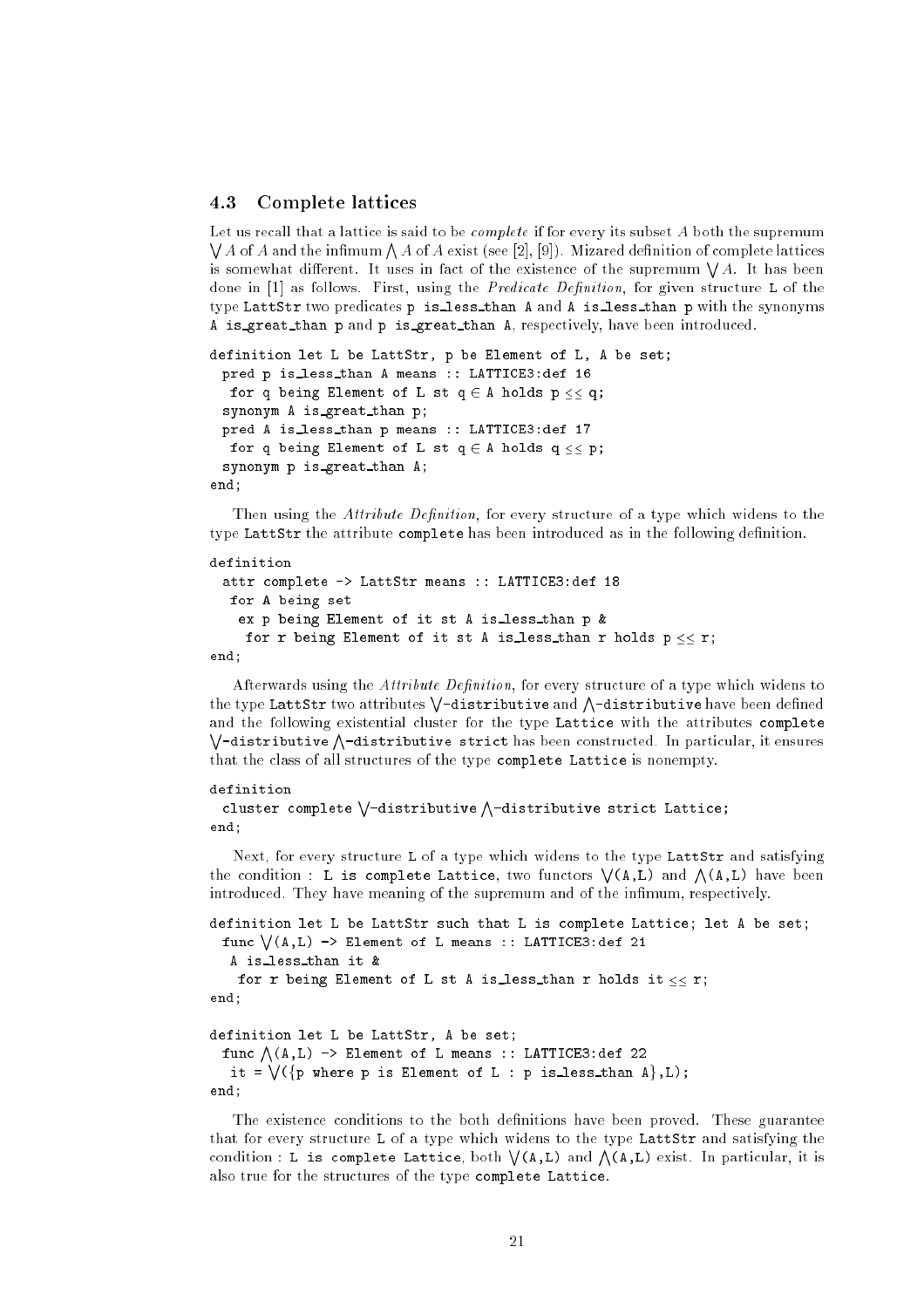#### 5 Lattices of domains of a topological space

#### The lattice of domains  $5.1$

We are ready now to introduce in Mizar the concept of the lattice of domains of a topological space. It has been done by Toshihiko Watanabe in [23]. First, for a given topological space X, i.e. for X of the type TopSpace (more for X of the type widens to the type TopSpace), the aggregate

### LattStr  $\ll$  Domains of X, Domains Union X, Domains Meet X  $\gg$

has been constructed. It is created by application of the aggregate functor

 $\mathtt{LattStr} \begin{array}{lcl} \times \end{array} \qquad , \qquad \textcolor{red} \text{\normalsize ,} \qquad \textcolor{red} \gg$ 

to the following list of functor terms Domains of X, Domains Union <sup>X</sup> and Domains Meet **X**. These functors, defined below, have the required types as in the definition of the structure mode LattStr given in the subsection 4.1. Namely, Domains of X has the type non-empty set, and both Domains Union X and Domains Meet X have the type BinOp of the Domains of X. So, this aggregate is a structure of the type LattStr.

**Domains of X** consists of all domains of the topological space X. Therefore in particular, it has the type Subset-Family of the carrier of X. Precise Mizar definition looks as

```
definition let X be TopSpace;
```
func Domains of  $X \rightarrow$ 

non-empty Subset-Family of the carrier of X means :: TDLAT\_1:def 1

it =  ${A}$  where A is Subset of X : A is\_domain};

end;

Both Domains Union X and Domains Meet X are binary operations on Domains of X. The value of the first one is  $\text{Int } \overline{A \cup B} \cup (A \cup B)$ , and the value of the second one is Int  $(A \cap B) \cap (A \cap B)$ , where A and B are arbitrary domains in X. Observe that the functor Domains Union X has the abbreviation D-Union X and the functor Domains Meet X has the abbreviation D-Meet X.

```
definition let X be TopSpace;
 func Domains Union X -> BinOp of Domains of X means :: TDLAT 1:def 2
  for A,B being Element of Domains of X holds
                              it.(A,B) = Int(Cl(A \cup B)) \cup (A \cup B);synonym D-Union X;
end;
definition let X be TopSpace;
 func Domains Meet X -> BinOp of Domains of X means :: TDLAT_1:def 3
  for A,B being Element of Domains of X holds
                              it.(A,B) = Cl(Int(A \cap B)) \cap (A \cap B);synonym D-Meet X;
end;
```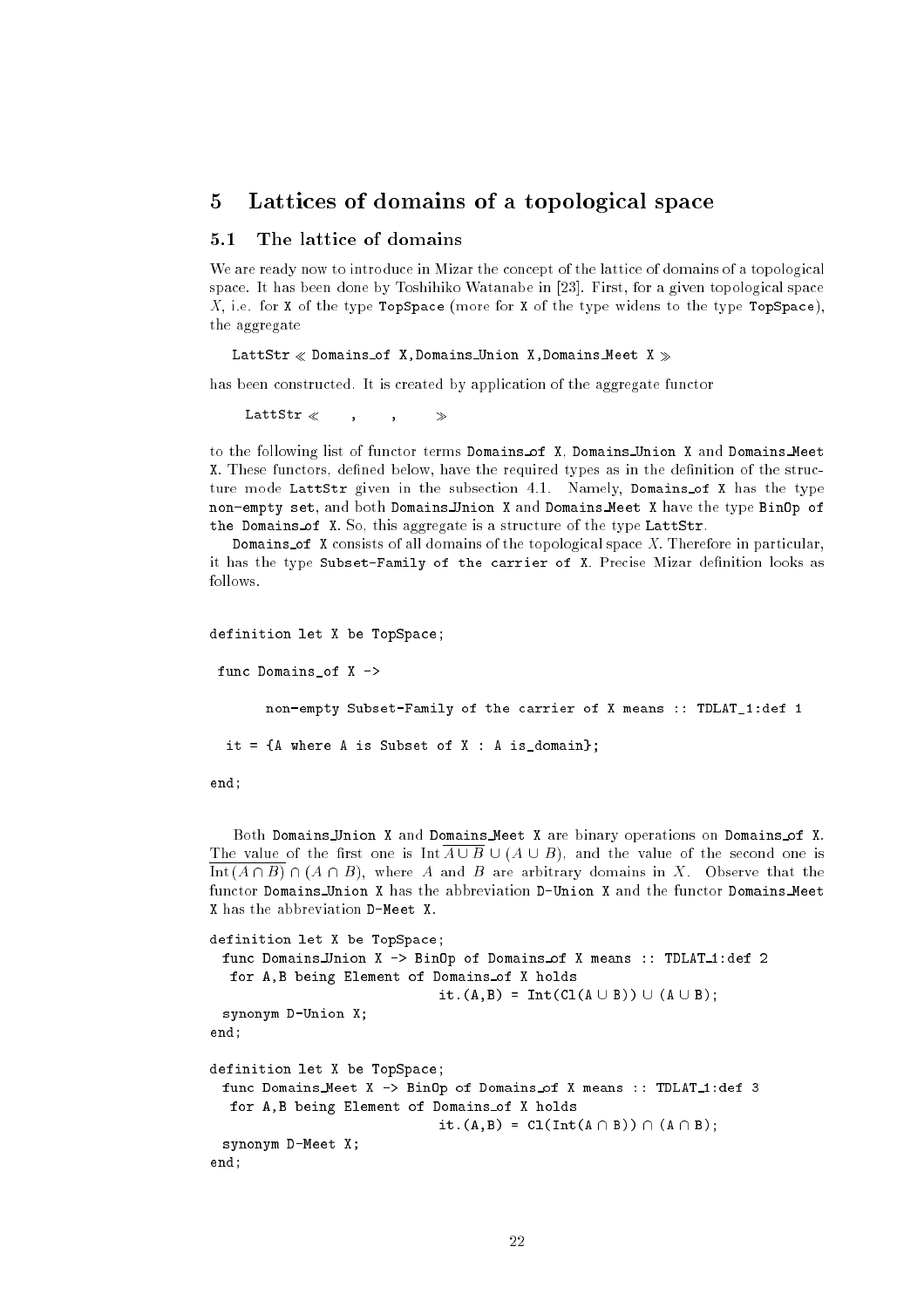Afterwards the following important theorem has been proved. We also give the skeleton of the Mizar proof of it.

```
theorem :: TDLAT_1:30
 for X being TopSpace holds
   LattStr \ll Domains of X, D-Union X, D-Meet X \gg is C_Lattice;
proof let X be TopSpace;
   set L = LattStr \ll Domains of X, D-Union X, D-Meet X \gg;
  L is Lattice
     @proof end;
   then reconsider L as Lattice;
  L is 01 Lattice
     @proof end;
   then reconsider L as 01 Lattice;
  L is C Lattice
     @proof end;
 hence thesis;
end;
```
This theorem says that the aggregate

LattStr  $\ll$  Domains of X, Domains Union X, Domains Meet X  $\gg$ 

is a structure of the type C Lattice. So, we can introduce the functor Domains Lattice X, which is a structure of the type complemented Lattice and it is equal to that aggregate. Precise Mizar definition has been done in [23] as follows.

```
definition let X be TopSpace;
 func Domains Lattice X -> C_Lattice means :: TDLAT_1:def 4
   it = LattStr \ll Domains of X, Domains Union X, Domains Meet X \gg;
end:end;
```
Roughly speaking, Domains Lattice X is the (complemented) lattice of all domains of the topological space  $X$ . Basic properties of this lattice are listed below.

```
theorem :: TDLAT_2:86
 the carrier of Domains_Lattice X = Domains_of X;
theorem :: TDLAT_2:87
 for a, b being Element of Domains Lattice X
  for A, B being Element of Domains of X st a = A \& b = B holds
    a \sqcup b = Int(Cl(A \cup B)) \cup (A \cup B) & a \sqcap b = Cl(Int(A \cap B)) \cap (A \cap B);theorem :: TDLAT 2:88
  \top(Domains Lattice X) = \psiX & \top(Domains Lattice X) = \deltaZX;
theorem :: TDLAT_2:89
 for a, b being Element of Domains Lattice X
  for A, B being Element of Domains of X st a = A \& b = B holds
                                                     a \leq b iff A c= B;
```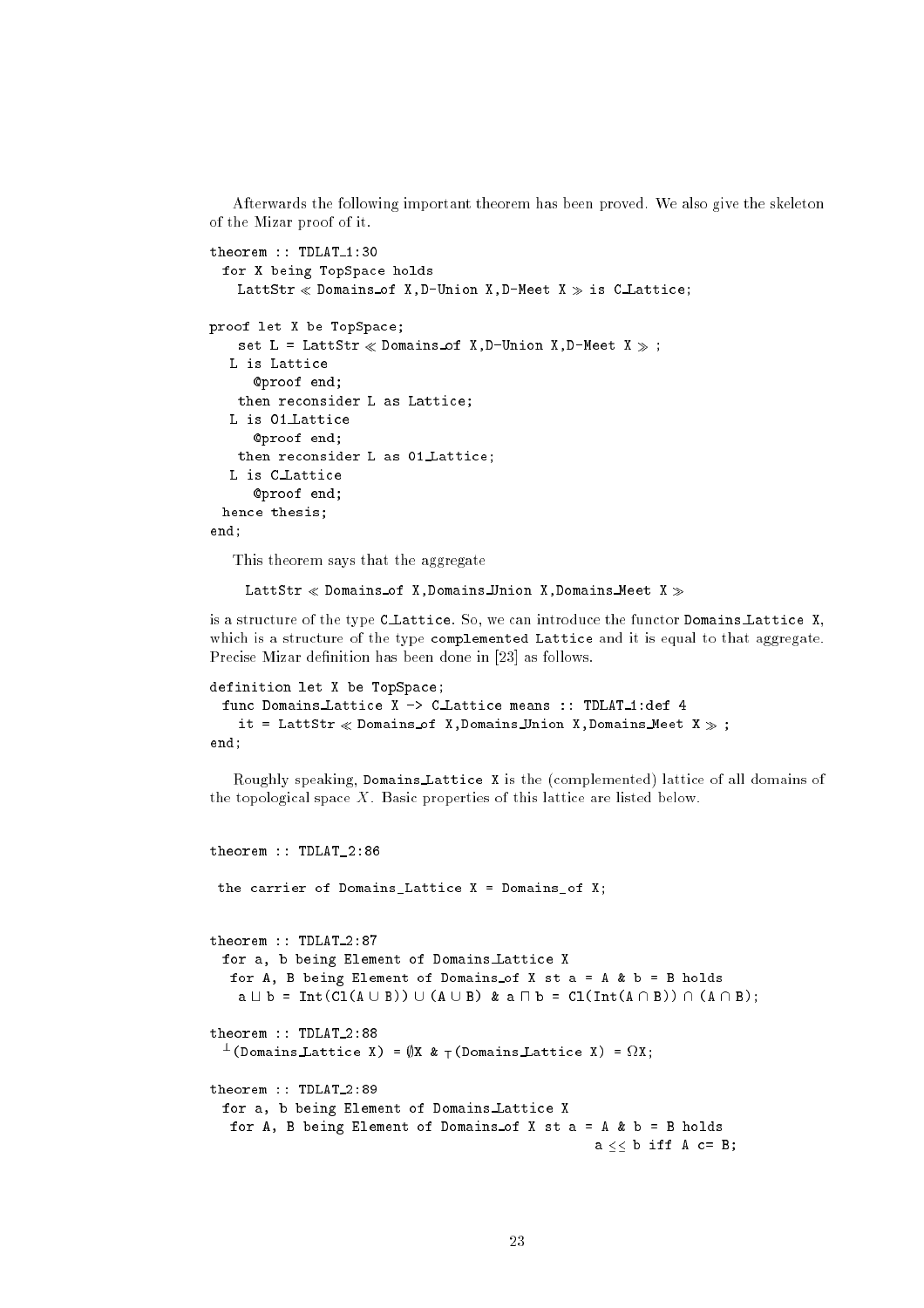#### $5.2$  The lattices of closed domains and of open domains  $-2$

The concepts of the lattices of closed domains and of open domains of a topological space have been introduced in Mizar similarly as the lattice of domains (see [23] and comp. [2], [16]). For given X of the type TopSpace (more for X of a type which widens to the type TopSpace) the aggregate

LattStr $\ll$  Closed Domains of X, Closed Domains Union X, Closed Domains Meet X  $\gg$ 

corresponding to the lattice of closed domains and the aggregate

LattStr  $\ll$  Open Domains of X, Open Domains Union X, Open Domains Meet X  $\gg$ 

corresponding to the lattice of open domains, are constructed. From the definitions of Closed Domains of X, CLD-Union X, CLD-Meet X, Open Domains of X, OPD-Union X and **OPD-Meet X** it follows that these aggregates are structures of the type LattStr (note that we use here the corresponding abbreviations of these functors). The definitions of the above

```
definition let X be TopSpace;
```

```
func Closed_Domains_of X ->
```
non-empty Subset-Family of the carrier of X means :: TDLAT\_1:def 5

```
it = {A} where A is Subset of X : A is_closed_domain};
```
 $end:$ end;

```
definition let X be TopSpace;
```
func Open\_Domains\_of X ->

non-empty Subset-Family of the carrier of X means :: TDLAT\_1:def 9

```
it = {A} where A is Subset of X : A is_open_domain};
```
end;

```
definition let X be TopSpace;
   func Closed Domains Union X ->
             BinOp of Closed_Domains_of X means :: TDLAT_1:def 6
      for A,B being Element of Closed Domains of X holds
         it. (A, B) = A \cup B;synonym CLD-Union X;
end:
end; and the contract of the contract of the contract of the contract of the contract of the contract of the contract of the contract of the contract of the contract of the contract of the contract of the contract of the c
definition let X be TopSpace;
   func Open Domains Union X ->
             BinOp of Open Domains of X means :: TDLAT_1:def 10
```

```
for A,B being Element of Open Domains of X holds
```

```
it.(A,B) = Int(Cl(A \cup B));
synonym OPD-Union X;
```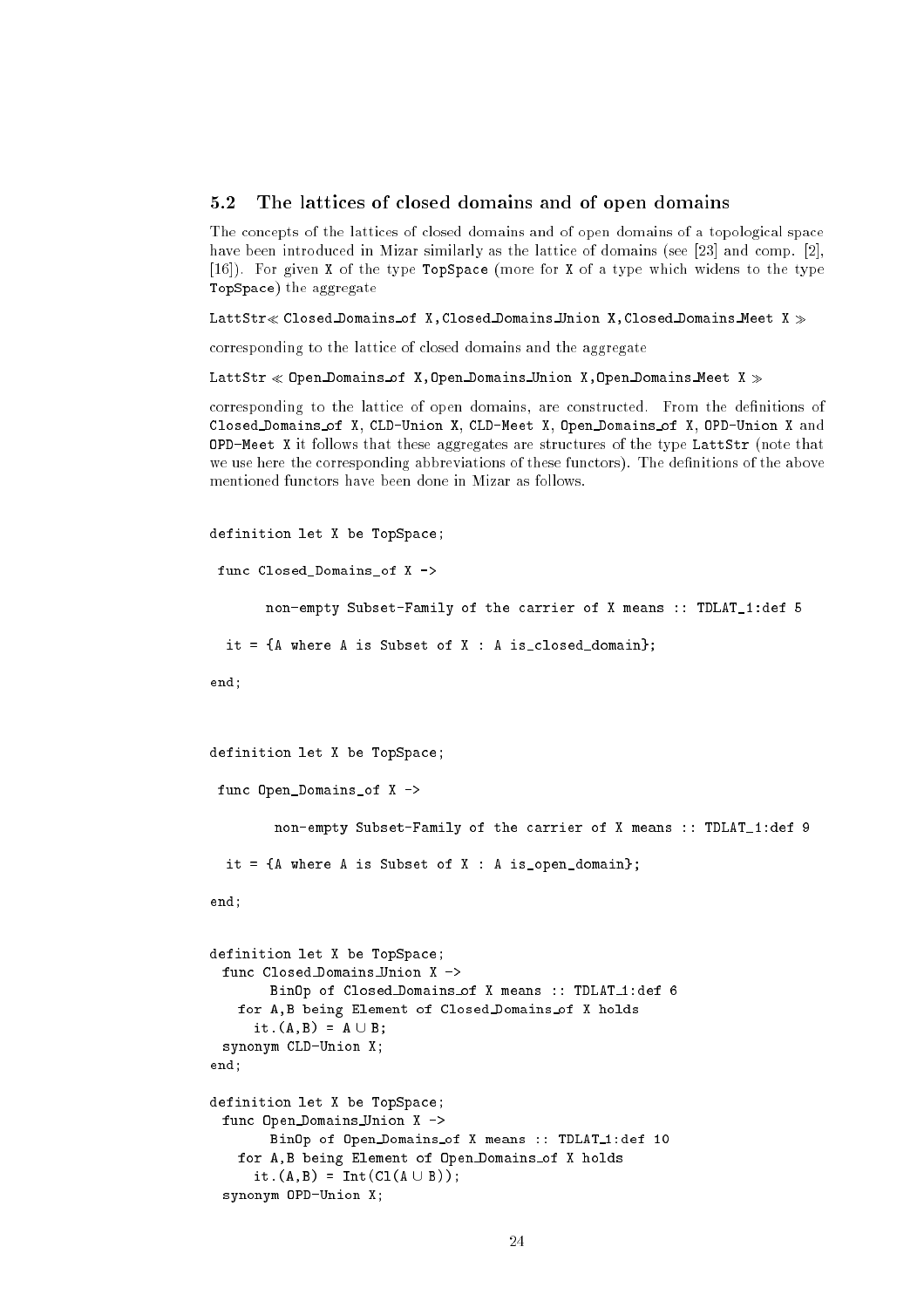```
definition let X be TopSpace;
 func Closed Domains Meet X ->
       BinOp of Closed Domains of X means :: TDLAT 1:def 7
   for A,B being Element of Closed Domains of X holds
     it.(A,B) = CL(Int(A \cap B));synonym CLD-Meet X;
end;
definition let X be TopSpace;
 func Open Domains Meet X ->
       BinOp of Open Domains of X means :: TDLAT_1:def 11
   for A,B being Element of Open Domains of X holds
     it.(A, B) = A \cap B;
 synonym OPD-Meet X;
end;
```
end;

In [23], the following two theorems have been proved. Similarly as in the previous case, we give also the skeleton of the Mizar proof of the first one. The skeleton of the Mizar proof of the second one looks the same.

```
theorem :: TDLAT_1:34
 for X being TopSpace holds
  LattStr \ll Closed Domains of X, CLD-Union X, CLD-Meet X \gg is B Lattice;
proof let X be TopSpace;
 set L = LattStr \ll Closed Domains of X, CLD-Union X, CLD-Meet X \gg;
  L is Lattice
     @proof end;
   then reconsider L as Lattice;
  L is 01 Lattice
     @proof end;
   then reconsider L as 01 Lattice;
  L is C Lattice
     @proof end;
   then reconsider L as C Lattice;
  L is B Lattice
     proof
      thus L is D.Lattice
         @proof end;
     end;
 hence thesis;
end;
theorem :: TDLAT_1:38
 for X being TopSpace holds
  LattStr \ll Open Domains of X, OPD-Union X, OPD-Meet X \gg is B Lattice;
```
It follows that the aggregates given above are structures of the type BLattice. Thus we can introduce the functors Closed Domains Lattice X and Open Domains Lattice X as in the following definitions.

```
definition let X be TopSpace;
 func Closed Domains Lattice X -> B Lattice means :: TDLAT_1:def 8
```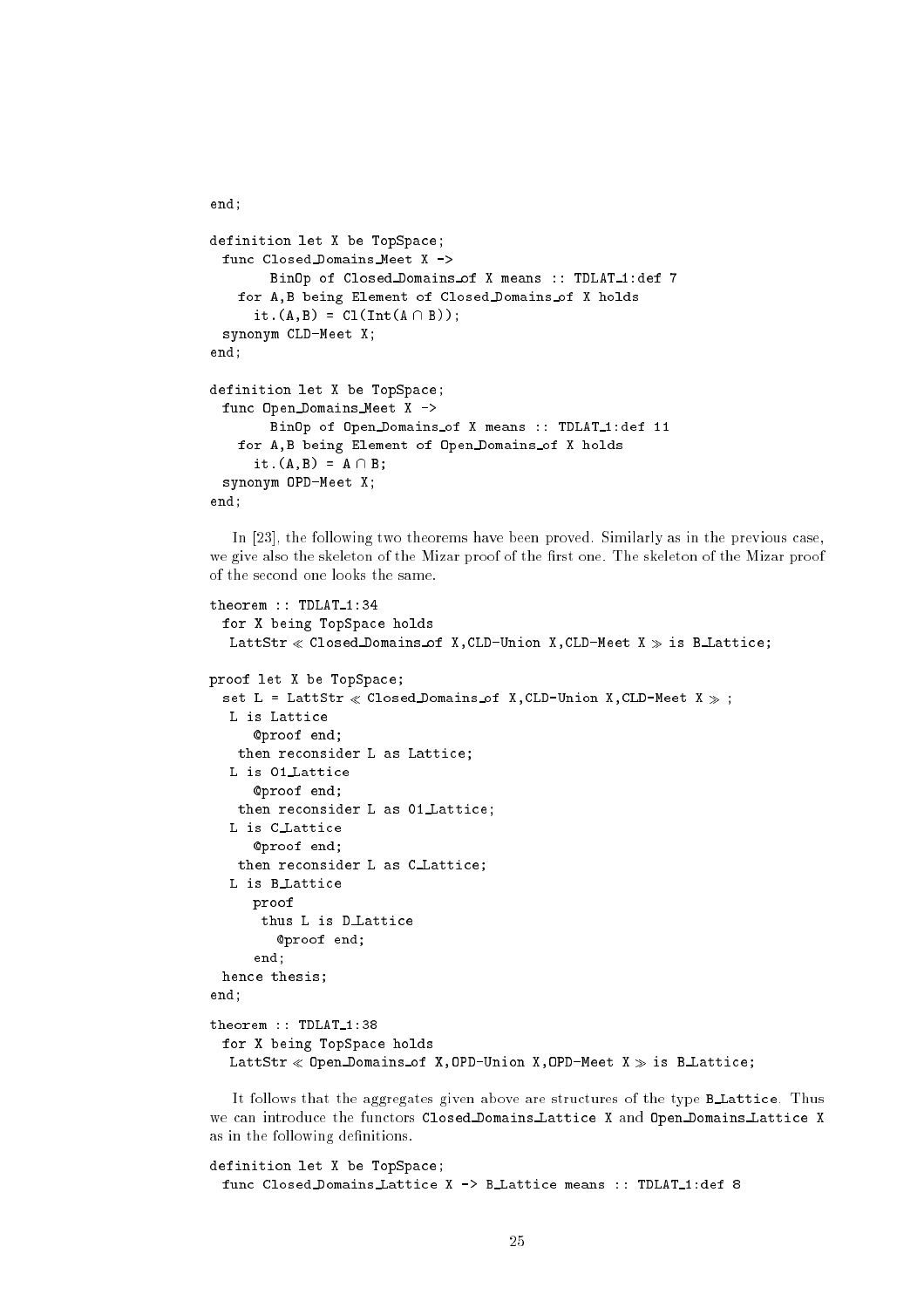$it =$ LattStr  $\ll$  Closed Domains of X, Closed Domains Union X, Closed Domains Meet X  $\gg$ ; end;

### definition let X be TopSpace;

```
func Open Domains Lattice X -> B Lattice means :: TDLAT_1:def 12
  it = LattStr \ll 0 pen Domains of X, Open Domains Union X, Open Domains Meet X \gg;
end;
```
Roughly speaking, for a topological space X the functors Closed Domains Lattice X and Open Domains Lattice X have meaning of the (Boolean) lattice of all closed domains of X and of the (Boolean) lattice of all open domains of  $X$ , respectively. Basic properties of these lattices are listed below.

```
theorem :: TDLAT_2:94
 the carrier of Closed_Domains_Lattice X = Closed_Domains_of X;
theorem :: TDLAT_2:103
 the carrier of Open_Domains_Lattice X = Open_Domains_of X;
theorem :: TDLAT_2:95
 for a, b being Element of Closed Domains Lattice X
  for A, B being Element of Closed Domains of X st a = A & b = B holds
   a \sqcup b = A \cup B & a \sqcap b = CL(Int(A \cap B));theorem :: TDLAT_2:104
 for a, b being Element of Open Domains Lattice X
  for A, B being Element of Open Domains of X st a = A & b = B holds
   a \sqcup b = Int(Cl(A \cup B)) & a \sqcap b = A \cap B;
theorem :: TDLAT_2:96
  \top(Closed Domains Lattice X) = \psiX & \top(Closed Domains Lattice X) = MX;
theorem :: TDLAT 2:105theorem :: TDLAT 2:105
  \top(Upen Domains Lattice X) = \psiX & \top(Upen Domains Lattice X) = \deltaZX;
theorem :: TDLAT_2:97
 for a, b being Element of Closed Domains Lattice X
  for A, B being Element of Closed Domains of X st a = A & b = B holds
   a \leq b iff A \subseteq B;
theorem :: TDLAT_2:106
 for a, b being Element of Open Domains Lattice X
  for A, B being Element of Open Domains of X st a = A \& b = B holds
   a \leq b iff A \subseteq B;
```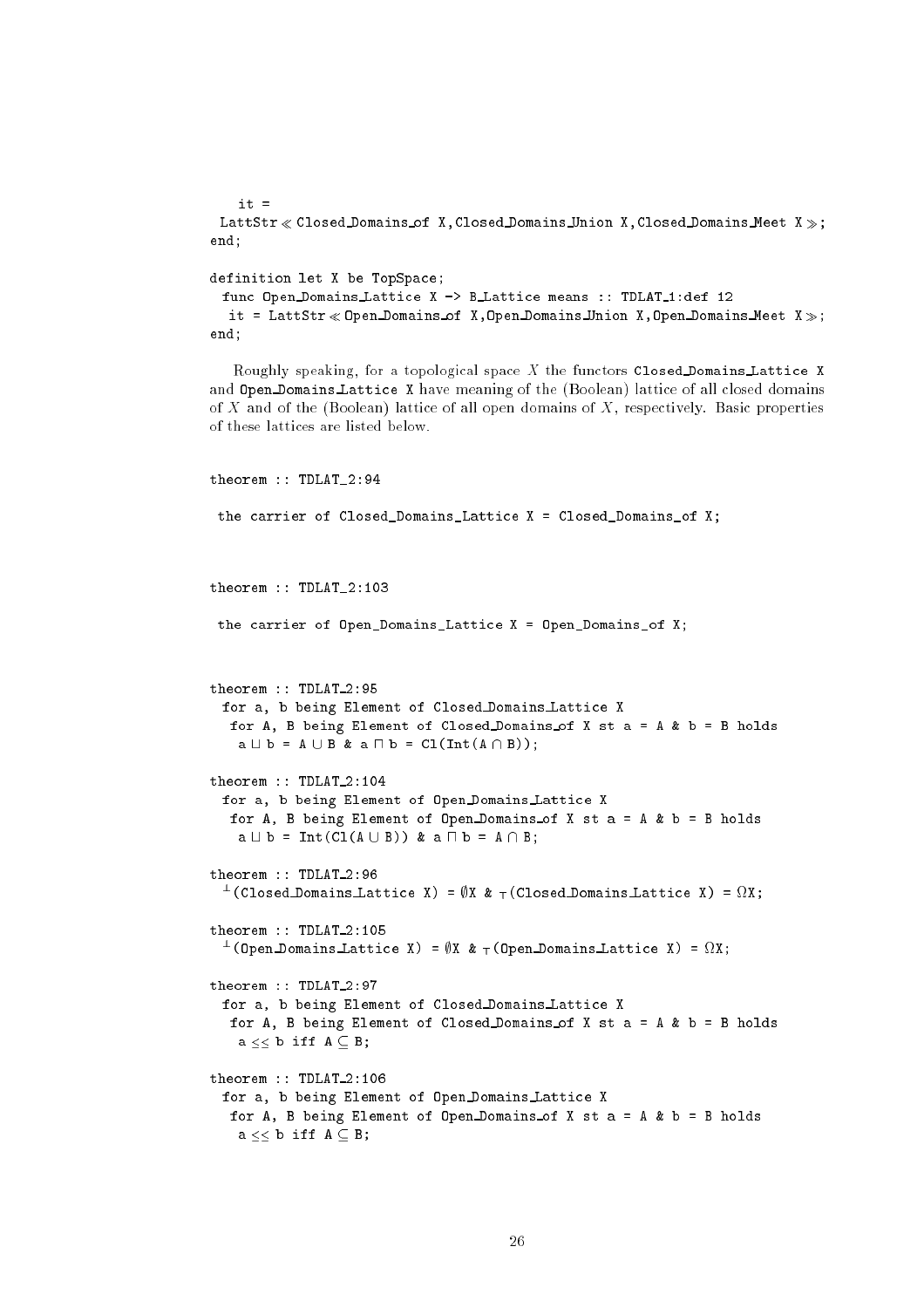#### Sublattices of the lattice of domains  $5.3$ 5.3

The lattices of all closed domains and of all open domains of a given topological space are sublattices of the lattice of all domains. It has been proved in [23].

First, it has been proved in fact that the carrier of Closed Domains Lattice  $X \subseteq$ the carrier of Domains Lattice X and the carrier of Open Domains Lattice X  $\subset$ the carrier of Domains Lattice X. the carrier of Domains Lattice X. The carrier of Domains Lattice X. The carrier of Domains Lattice X. The carrier of Domains Lattice X. The carrier of Domains Lattice X. The carrier of Domains Lattice X. The carrier of Dom

```
theorem :: TDLAT_1:31
 for X being TopSpace holds Closed Domains of X \subseteq Domains of X;
theorem :: TDLAT_1:35
```
for X being TopSpace holds Open Domains of  $X \subseteq$  Domains of X;

Next, the following connections between lattice operations in the lattices of domains : Domains Lattice X, Closed Domains Lattice <sup>X</sup> and Open Domains Lattice X, have been observed.

```
theorem :: TDLAT_1:32
 for A,B being Element of Closed_Domains_of X holds
```
 $(CLD-Union X) .(A, B) = (D-Union X) .(A, B);$ 

theorem :: TDLAT\_1:33

for A,B being Element of Closed\_Domains\_of X holds

 $(CLD-Meet X) . (A, B) = (D-Meet X) . (A, B);$ 

theorem :: TDLAT\_1:36

for A,B being Element of Open\_Domains\_of X holds

 $(DPD-Union X) .(A, B) = (D-Union X) .(A, B);$ 

theorem :: TDLAT\_1:37

for A,B being Element of Open\_Domains\_of X holds

 $(DPD-Meet X) . (A, B) = (D-Meet X) . (A, B);$ 

These properties have been reformulated as follows.

theorem :: TDLAT\_1:39 CLD-Union X = (D-Union X)|[:Closed\_Domains\_of X,Closed\_Domains\_of X:];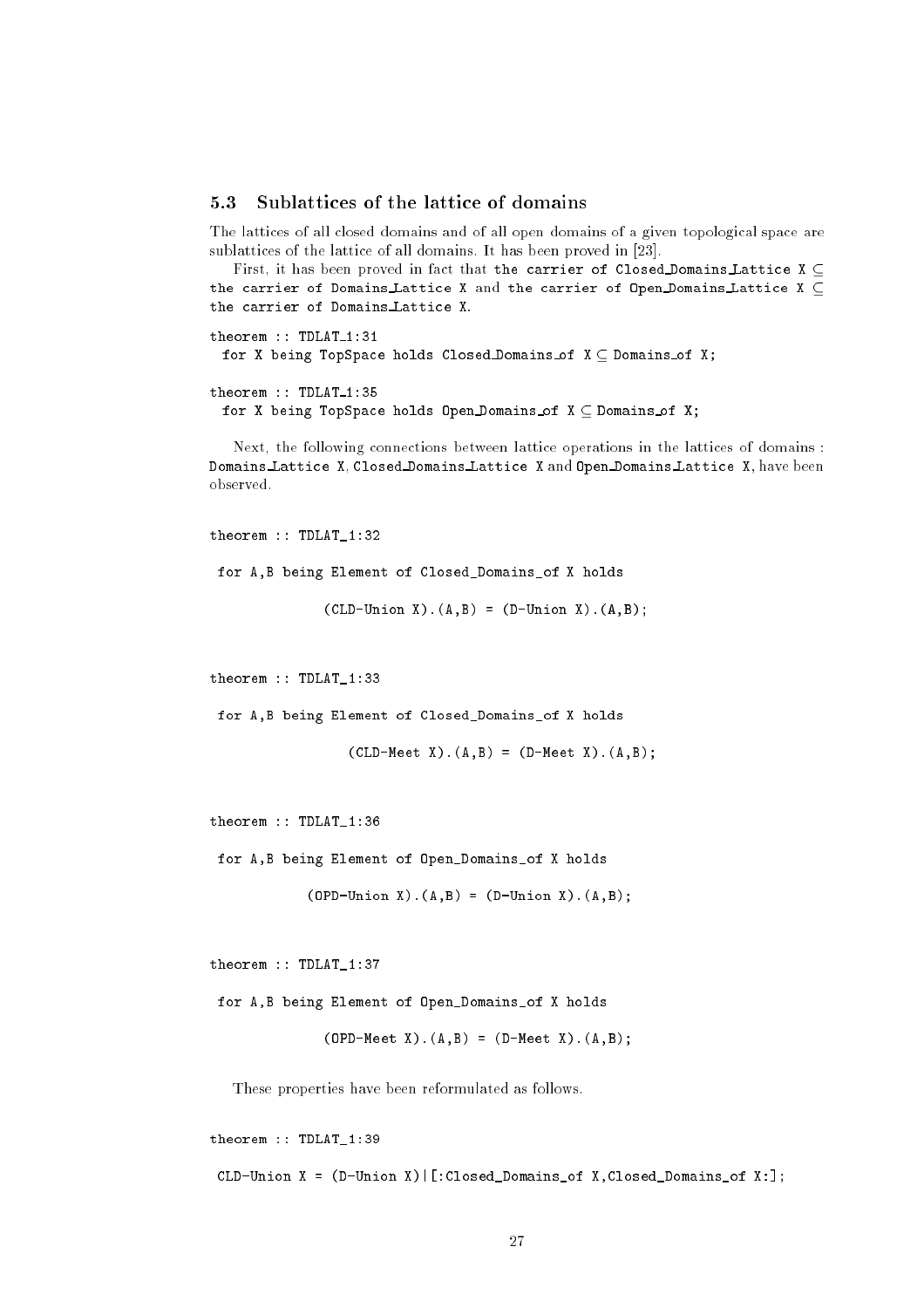```
theorem :: TDLAT_1:40
 CLD-Meet X = (D-Meet X)|[:Closed_Domains_of X,Closed_Domains_of X:];
```

```
theorem :: TDLAT_1:42
 OPD-Union X = (D-Union X) | [.Open\_DomainS_of X, Open\_DomainS_of X: ];
```
theorem :: TDLAT\_1:43

```
OPD-Meet X = (D-Meet X)|[:Open_Domains_of X,Open_Domains_of X:];
```
Thus according to the definition of sublattices, given at the end of subsection 4.1, we can get immediately the following theorems (see [23]).

```
theorem :: TDLAT_1:41
 Closed_Domains_Lattice X is SubLattice of Domains_Lattice X;
```

```
theorem :: TDLAT_1:44
```
Open\_Domains\_Lattice X is SubLattice of Domains\_Lattice X;

#### 5.4Completeness of the lattices of domains

In [12], it is proved that the lattice of all domains of a given topological space is complete. First, the following theorem has been formulated. We give also the skeleton of the Mizar proof of it.

```
theorem :: TDLAT_2:90
 for F being Subset of Domains Lattice X
   ex a being Element of Domains Lattice X st F is less than a &
   for b being Element of Domains Lattice X st F is less than b holds a \leq b;
proof
  let G be Subset of Domains Lattice X;
     G \subseteq the carrier of Domains Lattice X by AXIOMS:2;
  then INC: G \subset Domains of X by TDLAT 2:86;
  then reconsider F = G as Subset-Family of X by TOPS 2:3;
  set A = (union F) \cup (Int Cl(union F));F is domains-family by INC, TDLAT 2:65;
  then A is_domain by TDLAT_2:68;
  then A \in \{C where C is Subset of X : C is domain};
  then A \in Domains of X by TDLAT<sub>1</sub>:def 1;
  then A \in the carrier of Domains Lattice X by TDLAT 2:86;
  then reconsider a = A as Element of Domains Lattice X;
```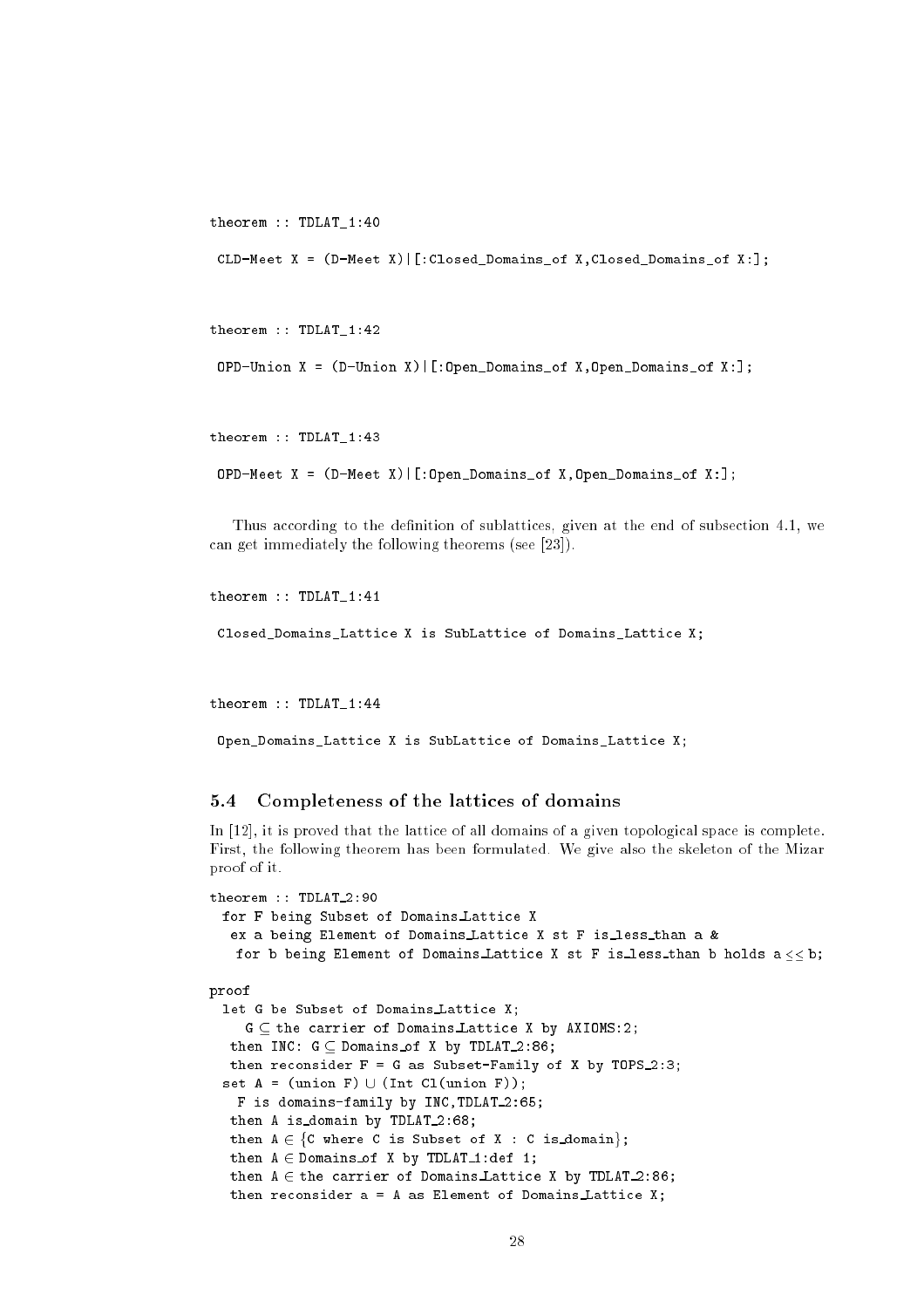```
take a;
   LS: G is less than a
        @proof
        end;
  for b being Element of Domains Lattice X st G is less than b holds a \leq b@proof
     end;
 hence thesis by LS;
end;
```
Next, according to the definition of complete lattices, given in the subsection 4.3, from this theorem we can get immediately the following one (see [23]).

```
theorem :: TDLAT_2:91
```
Domains\_Lattice X is complete;

In the same way the completeness of the lattices of closed domains and of open domains has been proved (comp. [2], [16]).

```
theorem :: TDLAT_2:98
 for F being Subset of Closed Domains Lattice X
  ex a being Element of Closed Domains Lattice X st
   F is less than a &
    for b being Element of Closed Domains Lattice X st
     F is less than b holds a \ll b;
theorem :: TDLAT_2:107
 for F being Subset of Open Domains Lattice X
  ex a being Element of Open Domains Lattice X st
   F is less than a &
    for b being Element of Open Domains Lattice X st
     F is less than b holds a \ll b;
theorem :: TDLAT_2:99
 Closed_Domains_Lattice X is complete;
theorem :: TDLAT_2:108
```
Open\_Domains\_Lattice X is complete;

# 6 The lattice of domains of an extremally disconnected space

In [11], a condition whether the lattice of all domains of a given topological space is Boolean has been done. Namely, the lattice of all domains of a topological space X is Boolean if and only if X is extremally disconnected. The aim of this section is to present this result. We start with the properties of the lattice of domains of extremally disconnected spaces.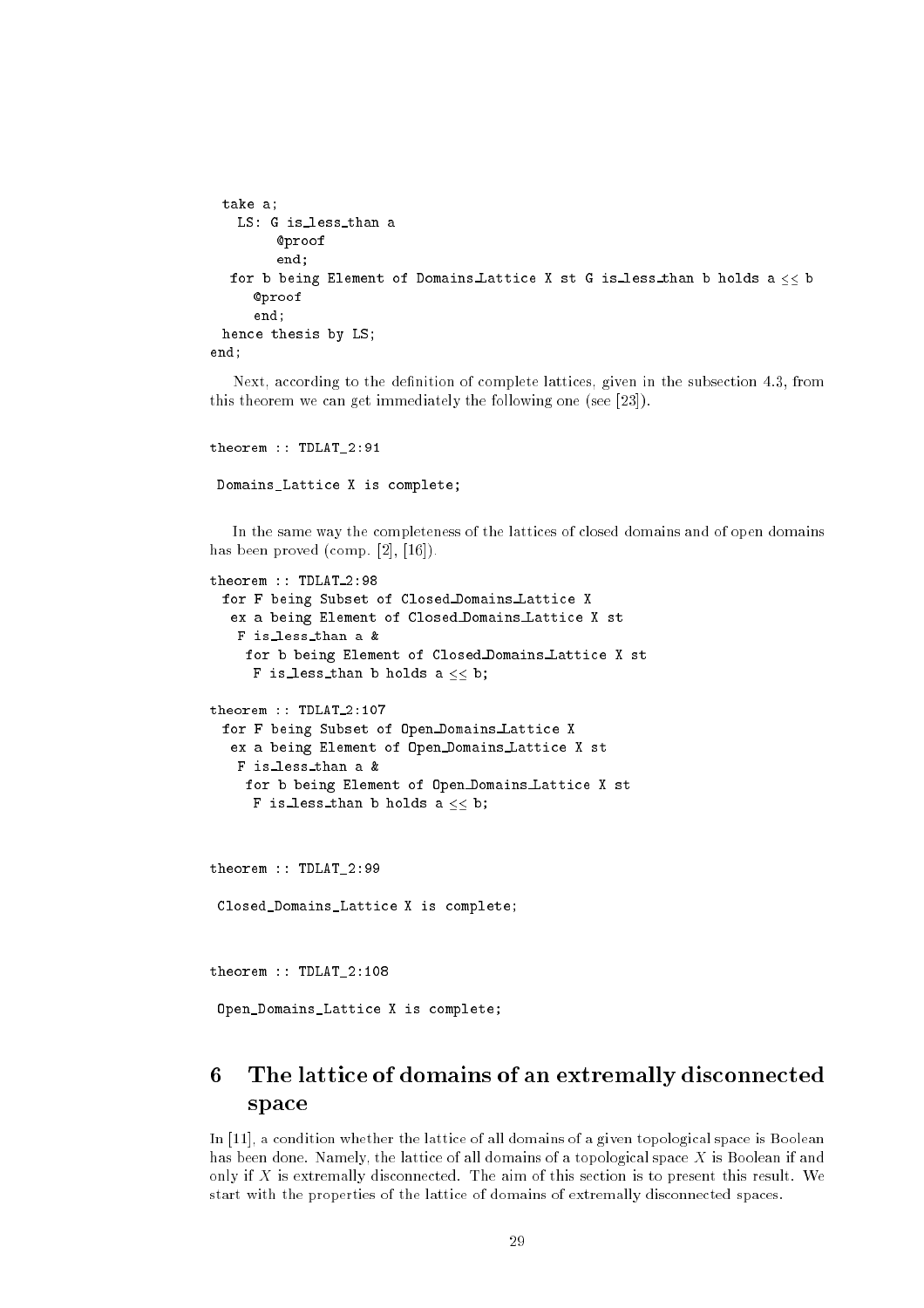reserve X for extremally\_disconnected TopSpace;

```
theorem :: TDLAT_3:41
```

```
Domains_of X = Closed_Domains_of X;
```

```
theorem :: TDLAT_3:42
```

```
D-Union X = CLD-Union X & D-Meet X = CLD-Meet X;
```

```
theorem :: TDLAT_3:43
```
Domains\_Lattice X = Closed\_Domains\_Lattice X;

```
theorem :: TDLAT_3:44
```

```
Domains_of X = Open_Domains_of X;
```
theorem :: TDLAT\_3:45

```
D-Union X = OPD-Union X \& D-Meet X = OPD-Meet X;
```
theorem :: TDLAT\_3:46

```
Domains_Lattice X = Open_Domains_Lattice X;
```
theorem :: TDLAT\_3:47 for A, B being Element of Domains of X holds  $(D-Union X) . (A, B) = A \cup B & (D-Meet X) . (A, B) = A \cap B;$ theorem :: TDLAT\_3:48 for a, b being Element of Domains Lattice X for A, B being Element of Domains of X st  $a = A \& b = B$  holds  $a \cup b = A \cup B$  &  $a \cap b = A \cap B$ ;

In [11] the following lattice-theoretic characterization of extremally disconnected spaces has been obtained. It says that a topological space is extremally disconnected if and only if its lattice of all domains is modular. We give below the Mizar proof of it.

reserve X for TopSpace;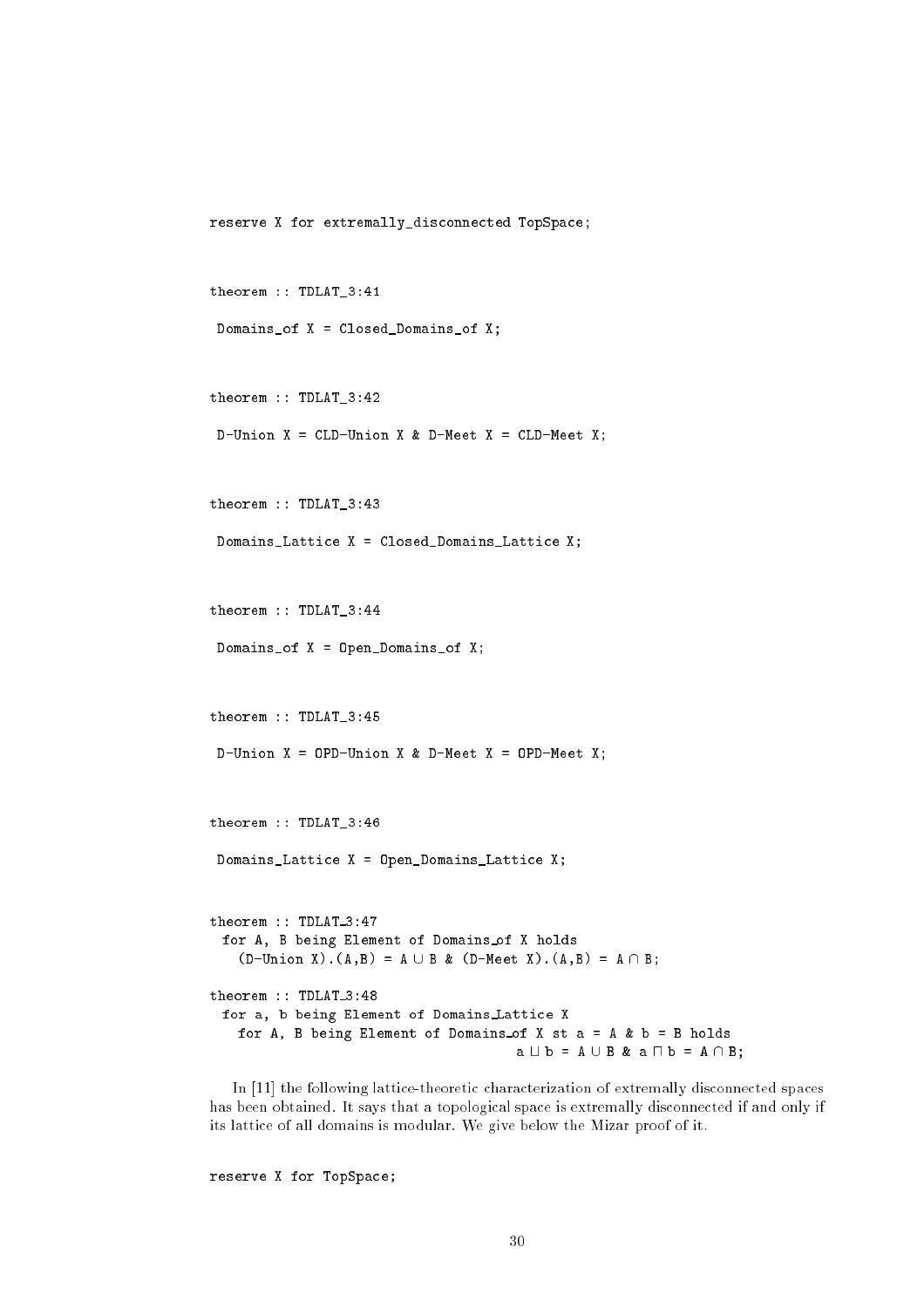theorem :: TDLAT\_3:51

```
X is extremally_disconnected iff Domains_Lattice X is M_Lattice;
```

```
proof
```

```
CAR: Domains Lattice X =
      LattStr \ll Domains of X, D-Union X, D-Meet X \gg by TDLAT_1:def 4;
 thus X is extremally_disconnected implies Domains_Lattice X is M_Lattice
 proof
   assume X is extremally_disconnected;
    then Domains_Lattice X = Open_Domains_Lattice X by TDLAT_3:46;
    then Domains_Lattice X is D_Lattice by LATTICES:def 14;
   hence Domains_Lattice X is M_Lattice by LATTICES:35;
  end;
assume MD: Domains_Lattice X is M_Lattice;
 assume not X is extremally_disconnected;
  then consider D being Subset of X such that
    DOM: D is domain and NEQ: Int Cl D <> Cl Int D by TDLAT 3:36:
  set A = Int C1 D, C = C1 Int D, B = C';
    ODCD: A is_open_domain & C is_closed_domain by TDLAT_1:23,22;
   then ACD: A is_domain & C is_domain by TOPS_1:106,107;
      B` is_closed_domain by ODCD,PRE_TOPC:20;
    then B is_open_domain by TOPS_1:101;
   then B is_domain by TOPS_1:107;
    then B \in \{E where E is Subset of X : E is domain};
   then reconsider b = B
           as Element of Domains Lattice X by CAR, TDLAT_1:def 1;
      \texttt{\_657\_:} A \in {E where E is Subset of X : E is domain} by ACD;
     then AD: A \in Domains of X by TDLAT<sub>1</sub>:def 1;
   reconsider a = A
           as Element of Domains Lattice X by CAR, TDLAT_1:def 1, 657.;
      658: C \in \{E \text{ where } E \text{ is Subset of } X : E \text{ is domain} \} by ACD;
     then CD: C \in Domains of X by TDLAT_1:def 1;
   reconsider c = C
```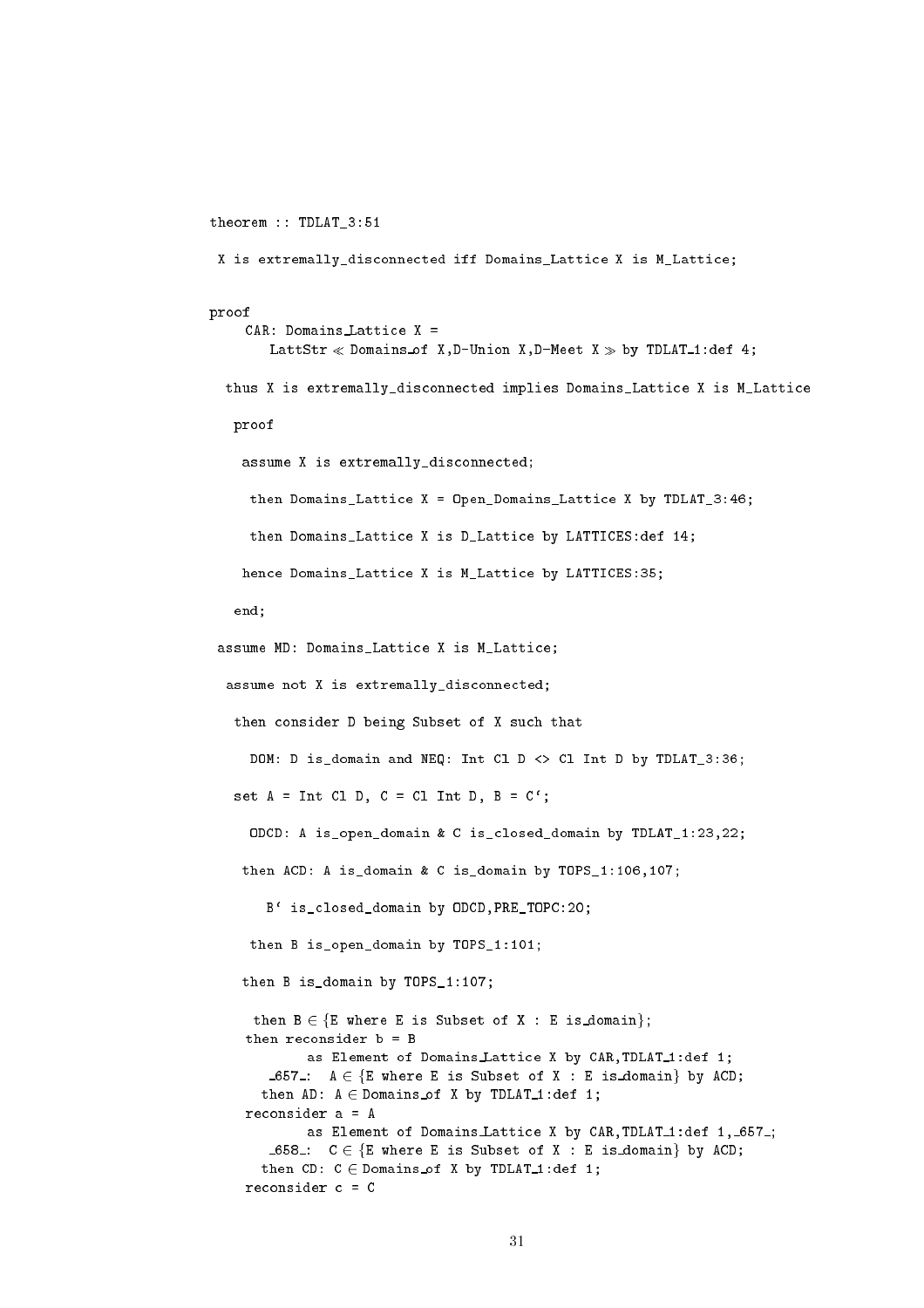```
as Element of Domains Lattice X by CAR, TDLAT_1:def 1, 658_;
              A \subseteq D & D \subseteq C by DOM, TOPS 1:def 6;
            then A \subset C by BOOLE:29;
          then MODEQ: a \leq c by AD, CD, TDLAT 2:89;
                ODE: A = Int Cl A by ODCD, TOPS_1:def 8;
               EIN: B \cap C = \emptyset X by TOPS_1:12;
                AEM: A \cup \emptyset X = A \cup \emptyset by PRE_TOPC:11
                                   .= A by BOOLE:60;
            b \sqcap c = \text{Cl}(\text{Int}(B \cap C)) \cap (B \cap C) by CAR, TDLAT 2:87
                    \thetaX by EIN, TOPS 1:4;
          then LS: a \sqcup (b \sqcap c) = Int(Cl A) \cup A by CAR, TDLAT 2:87, AEM.= A by ODE,BOOLE:62;
                CDE: C = CL Int C by ODCD, TOPS 1: def 7;
                                                                TR: B = Int (Int D)' by TDLAT_3:4:= Int Cl D' by TDLAT_3:3;
                                                  CDCL: Cl D is_closed by PCOMPS_1:4;
                 Cl(A \cup B) = Cl A \cup Cl B by PRE_TOPC:50
                                 .= Cl Int(Cl D \cup Cl D') by TR, CDCL, TDLAT\lrcorner1:6
                                 .= Cl Int Cl(D \cup D') by PRE_TOPC:50
                                 . The classical contract of the classical contract \mathbf{r}_1 is the classical contract of the classical contract of the classical contract of the classical contract of the classical contract of the classical contract of t
                                 . The classical contract of the classical contract \mathbf{r} is the contract of the contract of the contract of the contract of the contract of the contract of the contract of the contract of the contract of the contract o
                                 . The classical contract of the classical contract \mathcal{L} = \mathcal{L} \times \mathcal{L} , where \mathcal{L} = \mathcal{L} \times \mathcal{L}. The state of the state of the state \mathcal{L} by Tops 1:27; \mathcal{L} by Tops 1:27; \mathcal{L}then a t b = Int(
X) [ (A [ B) by CAR,TDLAT 2:87
                              .= 
X [ (A [ B) by TOPS 1:43
                              \blacksquarethen \{ x \equiv x \} . Then \{ x \equiv x \} is \{ x \equiv x \} , \{ x \equiv x \} . Then \{ x \equiv x \}.= Cl(Int C) \ (
X \ C) by TOPS 1:3
                                      .5 Cl(Int C) \cap C by TOPS 1:3
                                      .= C by CDE,BOOLE:65;
  hence contradiction by NEQ,LS,MODEQ,MD,LATTICES:def 6;
end;
```
From this theorem it follows the other lattice-theoretic characterization of extremally disconnected spaces (comp. [11]). Namely, a topological space is extremally disconnected if and only if its lattice of all domains is Boolean. We give also the Mizar proof of this theorem.

theorem :: TDLAT\_3:55

X is extremally\_disconnected iff Domains\_Lattice X is B\_Lattice;

proof

thus X is extremally\_disconnected implies Domains\_Lattice X is B\_Lattice

proof

assume X is extremally\_disconnected;

then Domains\_Lattice X = Open\_Domains\_Lattice X by TDLAT\_3:46;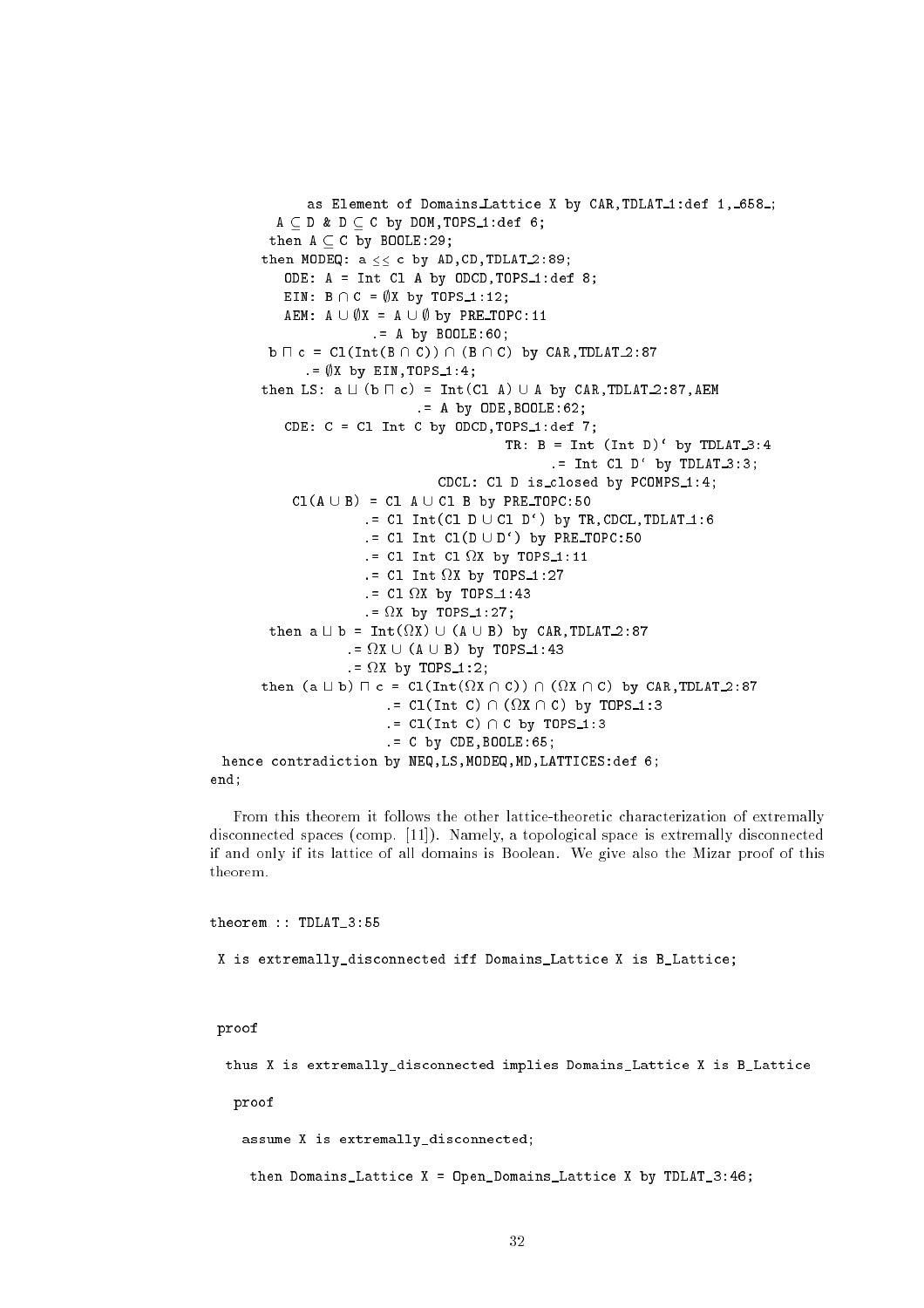```
hence thesis;
  end;
assume Domains_Lattice X is B_Lattice;
 then Domains_Lattice X is D_Lattice by LATTICES:def 14;
 then Domains_Lattice X is M_Lattice by LATTICES:35;
hence X is extremally_disconnected by TDLAT_3:51;
end;
```
Remarks. Because of the clustering constructions in Mizar, the following (true) sentence requires a single direct justification only by the theorem given above.

for X being discrete TopSpace holds

Domains\_Lattice X is Boolean Lattice by TDLAT\_3:55;

But the following Mizar sentence is incorrect.

for X being almost\_discrete TopStruct holds

Domains\_Lattice X is modular by TDLAT\_3:51;

The Mizar analyzer reports an error 103: Unknown functor.

# Acknowledgments

The author would like to thank to Professor Andrzej Trybulec for many helpful conversations during the preparation of this paper. The author is also very grateful to Czesław Byliński and Grzegorz Bancerek for useful suggestions.

# **References**

- [1] G. Bancerek,  $Complete$  lattices, Formalized Math., 2 (1991), 719-725, MML: LAT-TICE3.
- [2] G. Birkhoff, Lattice Theory, Providence., Rhode Island, New York, 1967.
- [3] E. Bonarska, An Introduction to PC Mizar, Mizar Users Group. Foundation Philippe le Hodey., Brussels, 1990.
- [4] S. Burris and H. P. Sankappanavar, A Course in Universal Algebra, Springer-Verlag., New York, 1981.